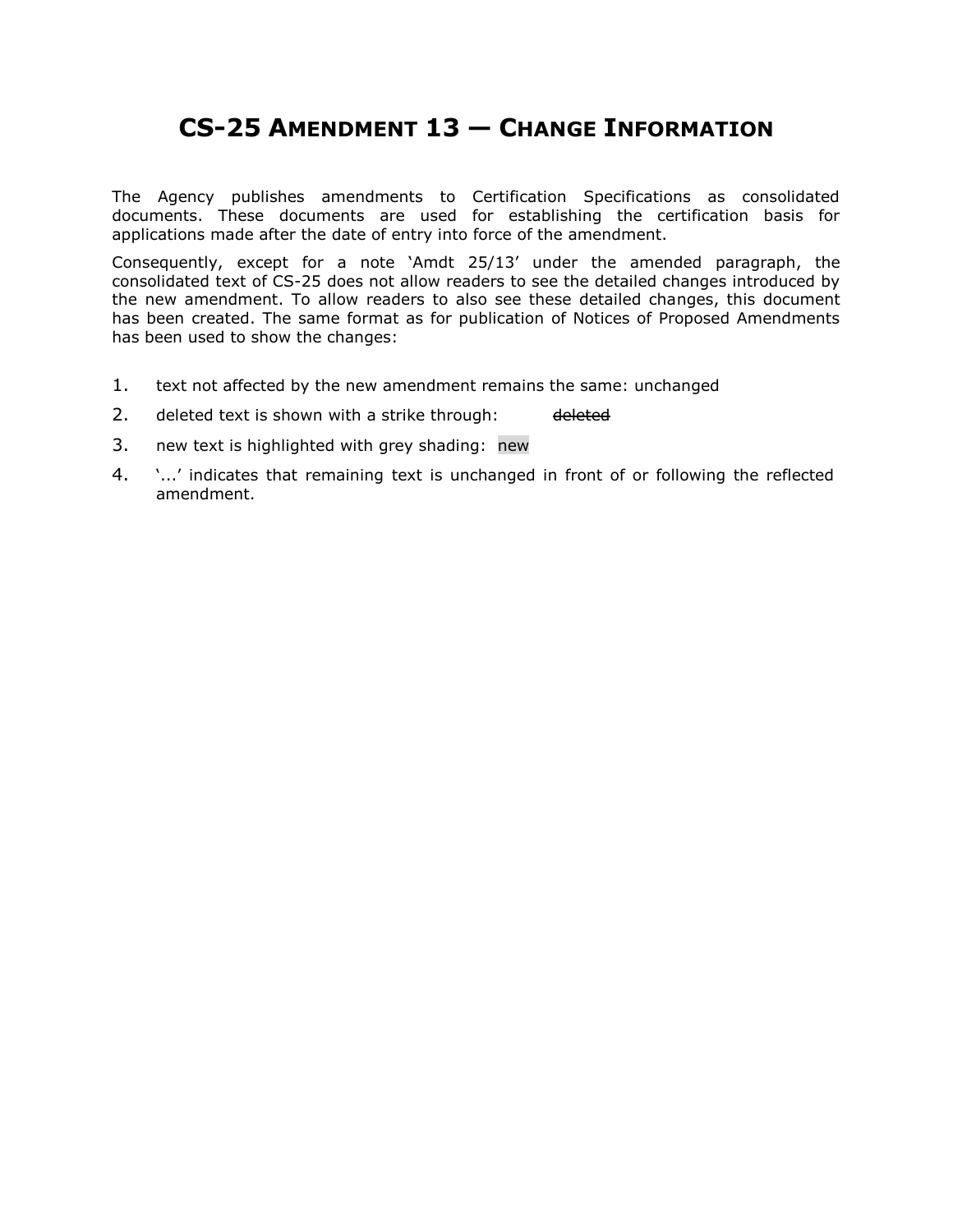## **BOOK 1**

## **SUBPART B — FLIGHT**

Create a new CS 25.143(k) as follows:

## **CS 25.143 General**

#### … (k) Side stick controllers

In lieu of the maximum control forces provided in CS 25.143(d) for pitch and roll, and in lieu of specific pitch force requirements of CS 25.145(b) and CS 25.175(d), it must be shown that the temporary and maximum prolonged force levels for side stick controllers are suitable for all expected operating conditions and configurations, whether normal or nonnormal.

It must be shown by flight tests that turbulence does not produce unsuitable pilot-in-theloop control problems when considering precision path control/tasks.

Create a new CS 25.143(l) as follows:

## **CS 25.143 General**

…

#### (l) Electronic flight control systems

For electronic flight control systems (EFCS) which embody a normal load factor limiting system and in the absence of aerodynamic limitation (lift capability at maximum angle of attack),

- 1) The positive limiting load factor must not be less than:
	- i) 2.5 g with the EFCS functioning in its normal mode and with the high-lift devices retracted up to  $V_{MO}/M_{MO}$ . The positive limiting load factor may be gradually reduced down to 2.25 g above  $V_{MO}/M_{MO}$ ;
	- ii) 2.0 g with the EFCS functioning in its normal mode and with the high-lift devices extended;
- 2) The negative limiting load factor must be equal to or more negative than:
	- $i$ )  $-1.0$  g with the EFCS functioning in its normal mode and with the high-lift devices retracted;
	- ii) 0 g with the EFCS functioning in its normal mode and with the high-lift devices extended.

Maximum reachable positive load factor wings level may be limited by flight control system characteristics or flight envelope protections (other than load factor limitation), provided that:

- the required values are readily achievable in turn, and
- wings level pitch up responsiveness is satisfactory.

Maximum reachable negative load factor may be limited by flight control system characteristics or flight envelope protections (other than load factor limitation), provided that:

- pitch down responsiveness is satisfactory, and
- from level flight, 0 g is readily achievable, or, at least, a trajectory change of 5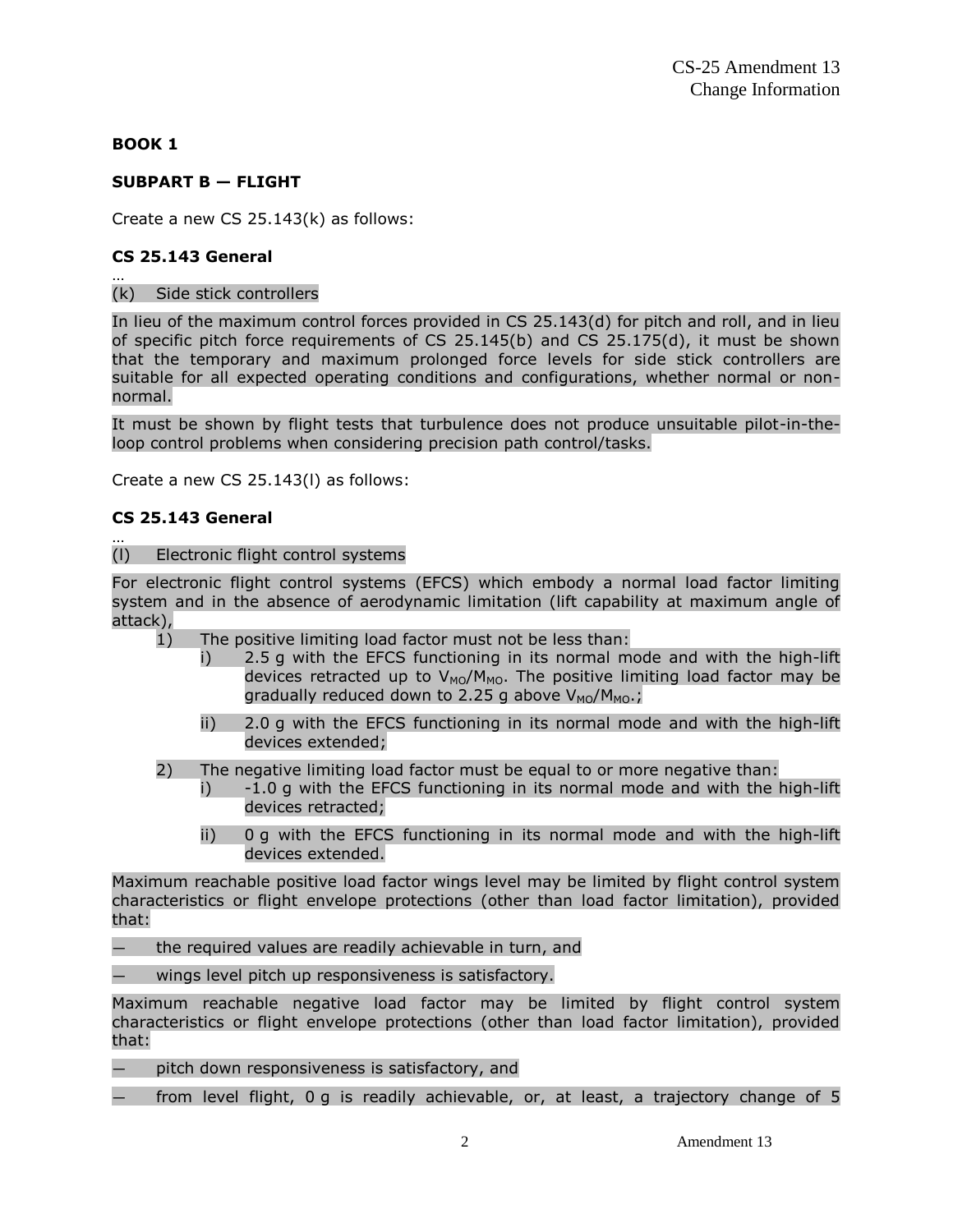degrees per second is readily achievable at operational speeds (from  $V_{LS}$  to Max speed – 10 kt.  $V_{LS}$  is the lowest speed that the crew may fly with auto thrust or auto pilot engaged. Max speed – 10 kt is intended to cover typical margin from  $V_{MO}/M_{MO}$  to cruise speeds and typical margin from V<sub>FE</sub> to standard speed in high-lift configurations.

Compliance demonstrations with the above requirements may be performed without ice accretion on the airframe.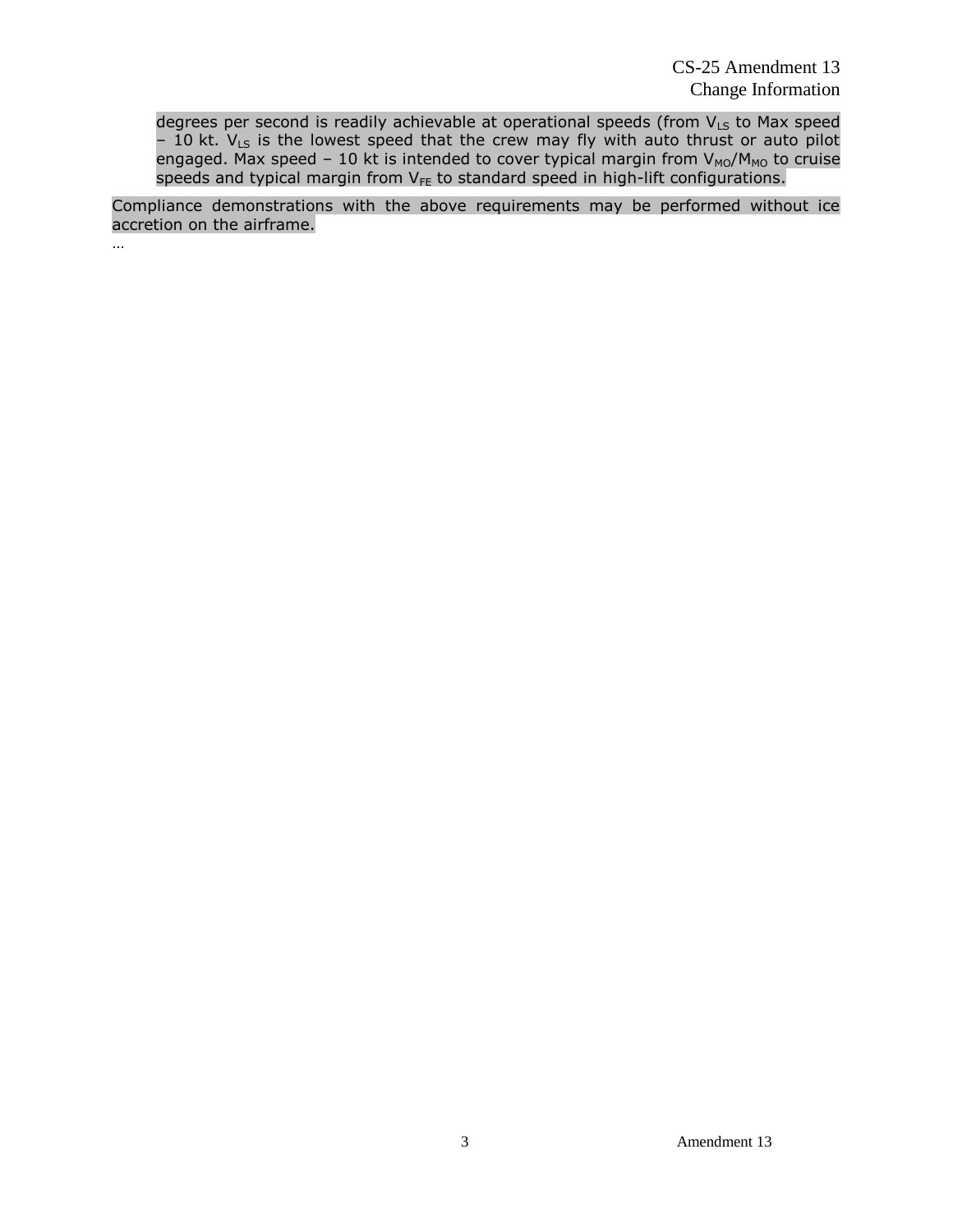## **SUBPART C — STRUCTURE**

Amend CS 25.331(c) as follows:

## **CS 25.331 Symmetric manoeuvring conditions**

…  $(c)(1)$  ... (See AMC 25.331(c)(1))  $(c)(2)$  ... (See AMC 25.331(c)(2))

Amend CS 25.333(b) as follows: **CS 25.333 Flight manoeuvring envelope**

…

(b) *Manoeuvring envelope* (See AMC 25.333(b))

Amend CS 25.335(b)(1) as follows:

## **CS 25.335 Design airspeeds**

… (b) Design dive speed,  $V_D$ .  $V_D$  must be selected so that  $V_C/M_C$  is not greater than 0.8  $V_D/M_D$ , or so that the minimum speed margin between  $V_C/M_C$  and  $V_D/M_D$  is the greater of the following values:

- (1)
- (i) For aeroplanes not equipped with a high speed protection function: From an initial condition of stabilised flight at  $V_c/M_c$ , the aeroplane is upset, flown for 20 seconds along a flight path 7.5º below the initial path, and then pulled up at a load factor of 1.5 g (0.5 g acceleration increment). The speed increase occurring in this manoeuvre may be calculated if reliable or conservative aerodynamic data issued. Power as specified in CS  $25.175(b)(1)(iv)$  is assumed until the pull up is initiated, at which time power reduction and the use of pilot controlled drag devices may be assumed;
- (ii) For aeroplanes equipped with a high speed protection function: In lieu of subparagraph (b)(1)(i), the speed increase above  $V_c/M_c$  resulting from the greater of the following manoeuvres must be established:
	- (A) From an initial condition of stabilised flight at  $V_C/M_C$ , the aeroplane is upset so as to take up a new flight path 7.5° below the initial path. Control application, up to full authority, is made to try and maintain this new flight path. Twenty seconds after achieving the new flight path, manual recovery is made at a load factor of 1.5 g (0.5 g acceleration increment), or such greater load factor that is automatically applied by the system with the pilot's pitch control neutral. The speed increase occurring in this manoeuvre may be calculated if reliable or conservative aerodynamic data is used. Power as specified in CS 25.175(b)(1)(iv) is assumed until recovery is made, at which time power reduction and the use of pilot controlled drag devices may be assumed.
	- (B) From a speed below  $V_C/M_C$ , with power to maintain stabilised level flight at this speed, the aeroplane is upset so as to accelerate through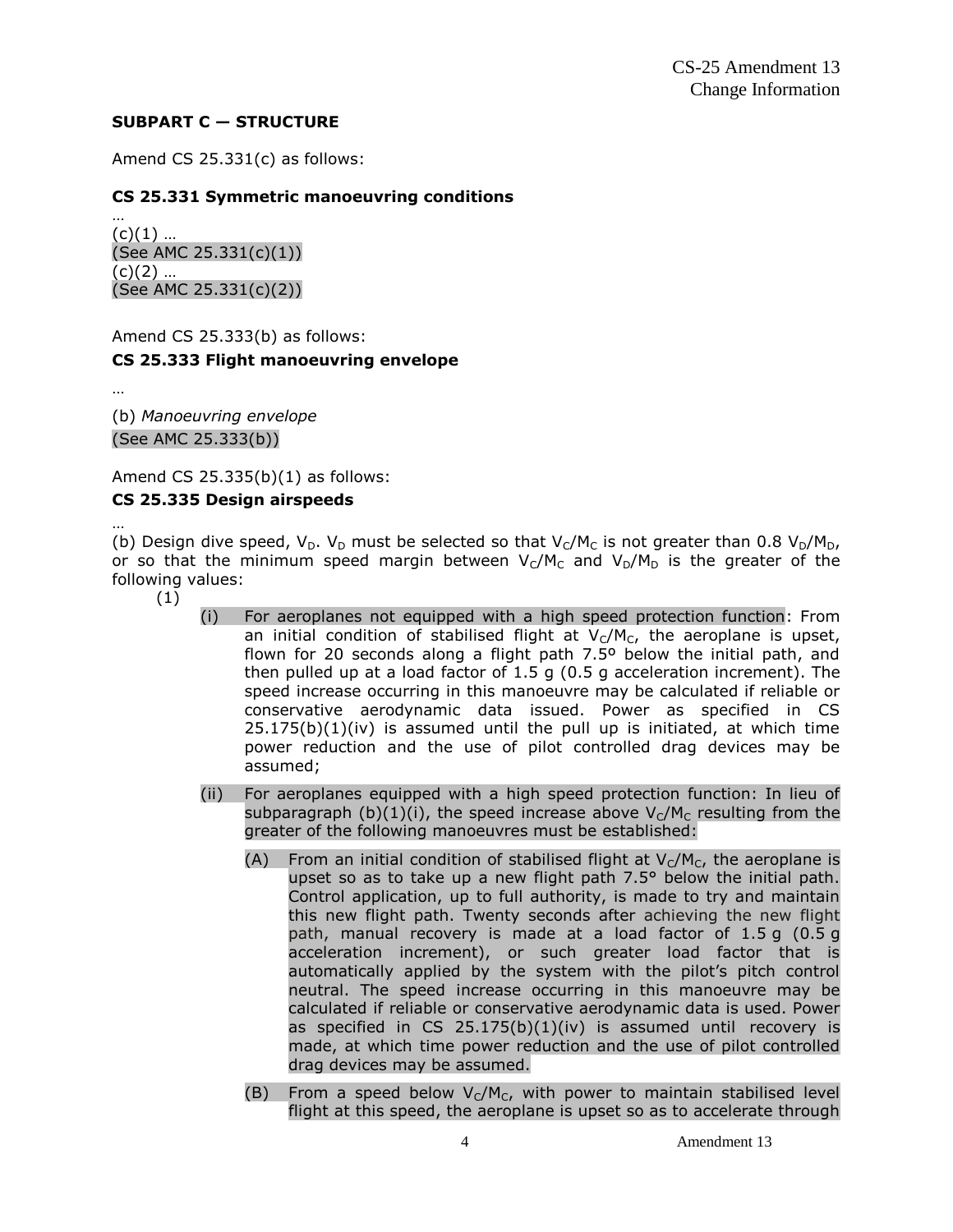CS-25 Amendment 13 Change Information

 $V_c/M_c$  at a flight path 15° below the initial path (or at the steepest nose down attitude that the system will permit with full control authority if less than 15°). Pilot controls may be in neutral position after reaching  $V_C/M_C$  and before recovery is initiated. Recovery may be initiated 3 seconds after operation of high speed, attitude, or other alerting system by application of a load factor of 1.5 g (0.5 g acceleration increment), or such greater load factor that is automatically applied by the system with the pilot's pitch control neutral. Power may be reduced simultaneously. All other means of decelerating the aeroplane, the use of which is authorised up to the highest speed reached in the manoeuvre, may be used. The interval between successive pilot actions must not be less than 1 second (See AMC 25.335(b)(1)(ii)).

…

## Amend CS 25.349(a) as follows: **CS 25.349 Rolling conditions**

…

- (a) *Manoeuvring*. The following conditions, speeds, and aileron deflections and cockpit roll control motions (except as the deflections and the motions may be limited by pilot effort) must be considered in combination with an aeroplane load factor of zero and of two-thirds of the positive manoeuvring factor used in design. For aeroplanes equipped with electronic flight controls, where the motion of the control surfaces does not bear a direct relationship to the motion of the cockpit control devices, these conditions must be considered in combination with an aeroplane load factor ranging from zero to two thirds of the positive manoeuvring factor used in design. In determining the required or resulting aileron deflections, the torsional flexibility of the wing must be considered in accordance with CS 25.301(b):
	- (1) Conditions corresponding to steady rolling velocities must be investigated. In addition, conditions corresponding to maximum angular acceleration must be investigated for aeroplanes with engines or other weight concentrations outboard of the fuselage, and for aeroplanes equipped with electronic flight controls, where the motion of the control surfaces does not bear a direct relationship to the motion of the cockpit control devices. For the angular acceleration conditions, zero rolling velocity may be assumed in the absence of a rational time history investigation of the manoeuvre.
	- (5) For aeroplanes equipped with electronic flight controls, where the motion of the control surfaces does not bear a direct relationship to the motion of the cockpit control devices, in lieu of subparagraphs  $(a)(2)$ ,  $(a)(3)$ , and  $(a)(4)$ , the following apply:
		- (i) At  $V_A$ , movement of the cockpit roll control up to the limit is assumed. The position of the cockpit roll control must be maintained until a steady roll rate is achieved and then it must be returned suddenly to the neutral position.
		- (ii) At  $V_c$ , the cockpit roll control must be moved suddenly and maintained so as to achieve a roll rate not less than that obtained in subparagraph (a)(5)(i) of this paragraph. The return of cockpit control to neutral is initiated suddenly when steady roll rate is reached.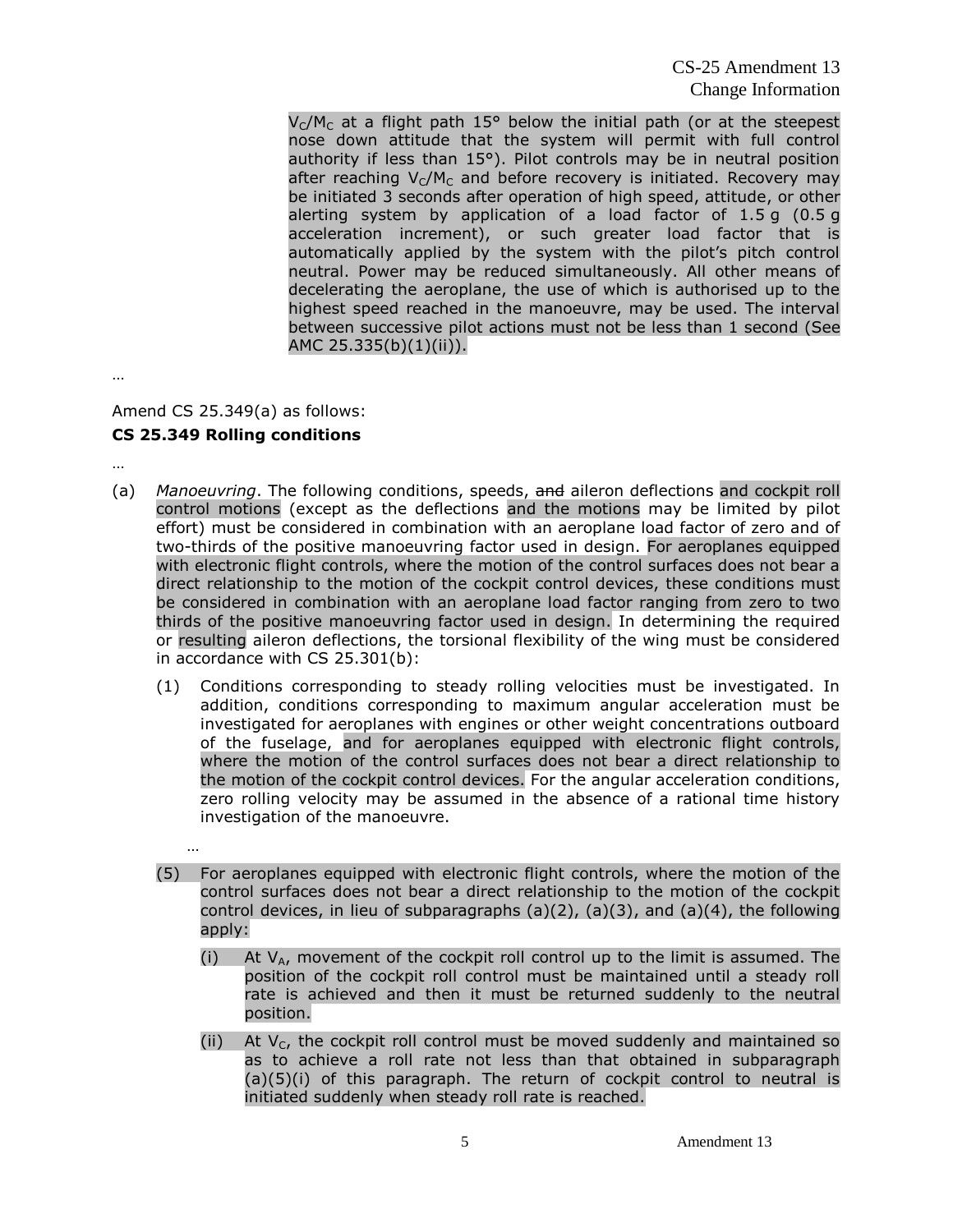CS-25 Amendment 13 Change Information

(iii) At  $V_D$ , the cockpit roll control must be moved suddenly and maintained so as to achieve a roll rate not less than one third of that obtained in subparagraph (a)(5)(i) of this paragraph.

The conditions specified in this subparagraph must be investigated without any corrective yaw control action (pilot or system induced) to maximise sideslip, and, as a separate condition, with corrective yaw control action (pilot or system induced) to reduce sideslip as far as possible. The first condition (without any corrective yaw control action) may be considered as a failure condition under CS 25.302.

(See AMC 25.349(a))

Amend CS 25.351 as follows:

#### **CS 25.351 Yaw manoeuvre conditions**

(see AMC 25.351)

…

…

Create a new CS 25.397 (d) as follows: **CS 25.397 Control system loads**

(d) For aeroplanes equipped with side stick controls, designed for forces to be applied by one wrist and not by the arms, the limit pilot forces are as follows:

(1) For all components between and including the handle and its control stops:

| PITCH     |                 | ROLL       |                 |
|-----------|-----------------|------------|-----------------|
| Nose up   | 890 N (200 lbf) | Nose left  | 445 N (100 lbf) |
| Nose down | 890 N (200 lbf) | Nose right | 445 N (100 lbf) |

(2) For all other components of the side stick control assembly, but excluding the internal components of the electrical sensor assemblies, to avoid damage as a result of an in-flight jam:

| PITCH     |                 | ROLL       |                |
|-----------|-----------------|------------|----------------|
| Nose up   | 556 N (125 lbf) | Nose left  | 222 N (50 lbf) |
| Nose down | 556 N (125 lbf) | Nose right | 222 N (50 lbf) |

Amend CS 25.509 as follows:

**CS 25.509 Towing loads**

(See AMC 25.509)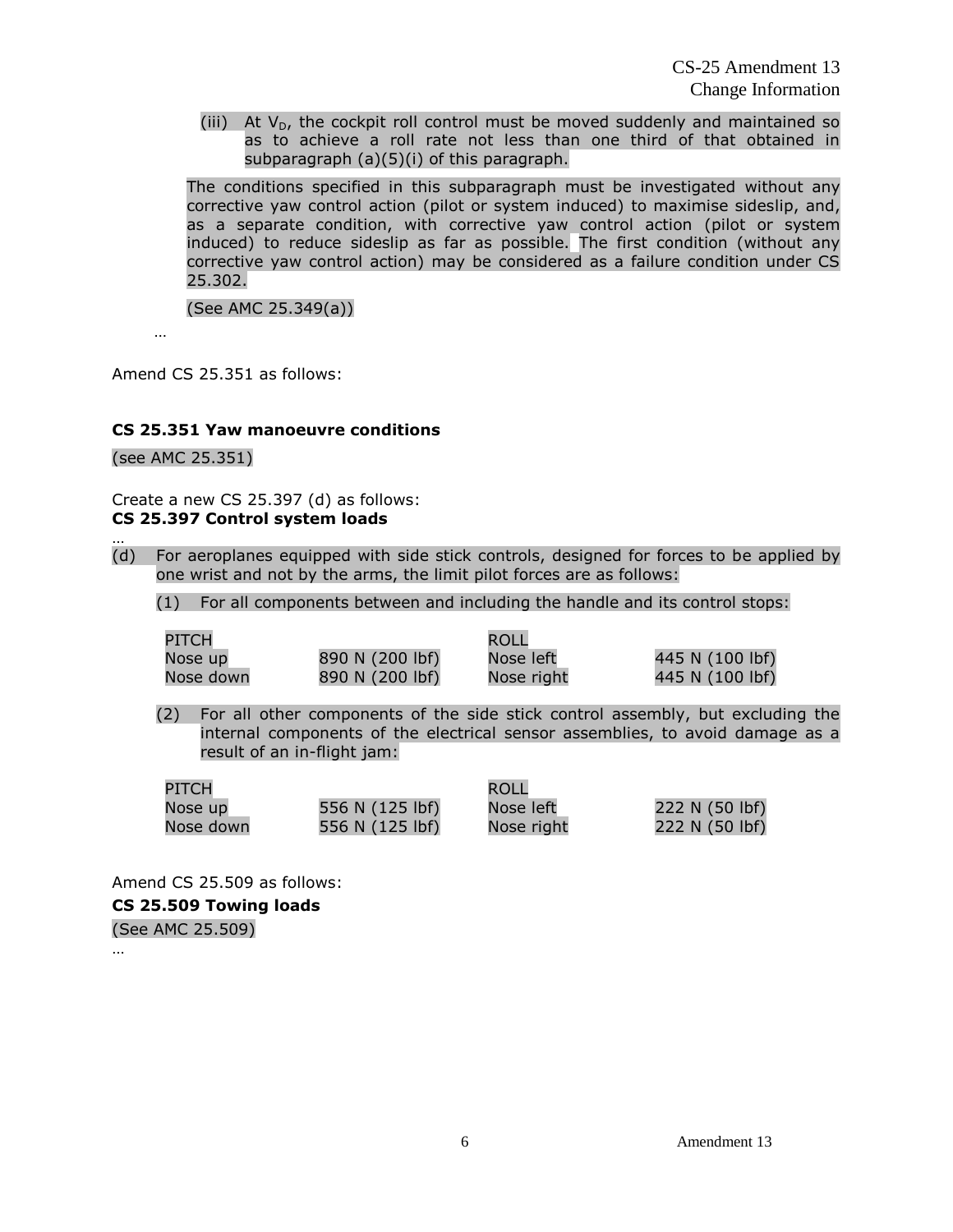## **SUBPART D — DESIGN AND CONSTRUCTION**

Amend CS 25.745(d) as follows:

## **CS 25.745 Nose-wheel steering**

… (d) The design of the attachment for towing the aeroplane on the ground must be such as to preclude damage to the steering system.

The nose-wheel steering system, towing attachment(s), and associated elements must be designed or protected by appropriate means such that during ground manoeuvring operations effected by means independent of the aeroplane:

(1) Damage affecting the safe operation of the nose-wheel steering system is precluded, or

(2) A flight crew alert is provided, before the start of taxiing, if damage may have occurred (see AMC 25.1322).

(See AMC 25.745(d))

Create a new CS 25.777(i) as follows:

## **CS 25.777 Cockpit controls**

… (i) Pitch and roll control forces and displacement sensitivity shall be compatible so that normal inputs on one control axis will not cause significant unintentional inputs on the other.

Amend CS 25.785(b) as follows:

## **CS 25.785 Seats, berths, safety belts and harnesses**

… (b) Each seat, berth, safety belt, harness, and adjacent part of the aeroplane at each station designated as occupiable during take-off and landing must be designed so that a person making proper use of these facilities will not suffer serious injury in an emergency landing as a result of the inertia forces specified in CS 25.561 and CS 25.562. However, berths intended only for the carriage of medical patients (e.g. stretchers) need not comply with the requirements of CS 25.562.

Amend CS 25.810(a)(1)(iv) as follows:

## **CS 25.810 Emergency egress assist means and escape routes**

… (a) …

(1) …

(iv) It must have the capability, in 46 km/hr (25-knot) winds directed from the most critical angle, simultaneously with any engine(s) running at ground idle, to deploy and, with the assistance of only one person, to remain usable after full deployment to evacuate occupants safely to the ground.

…

Amend CS 25.855(c) as follows:

## **CS 25.855 Cargo or baggage compartments**

(c) …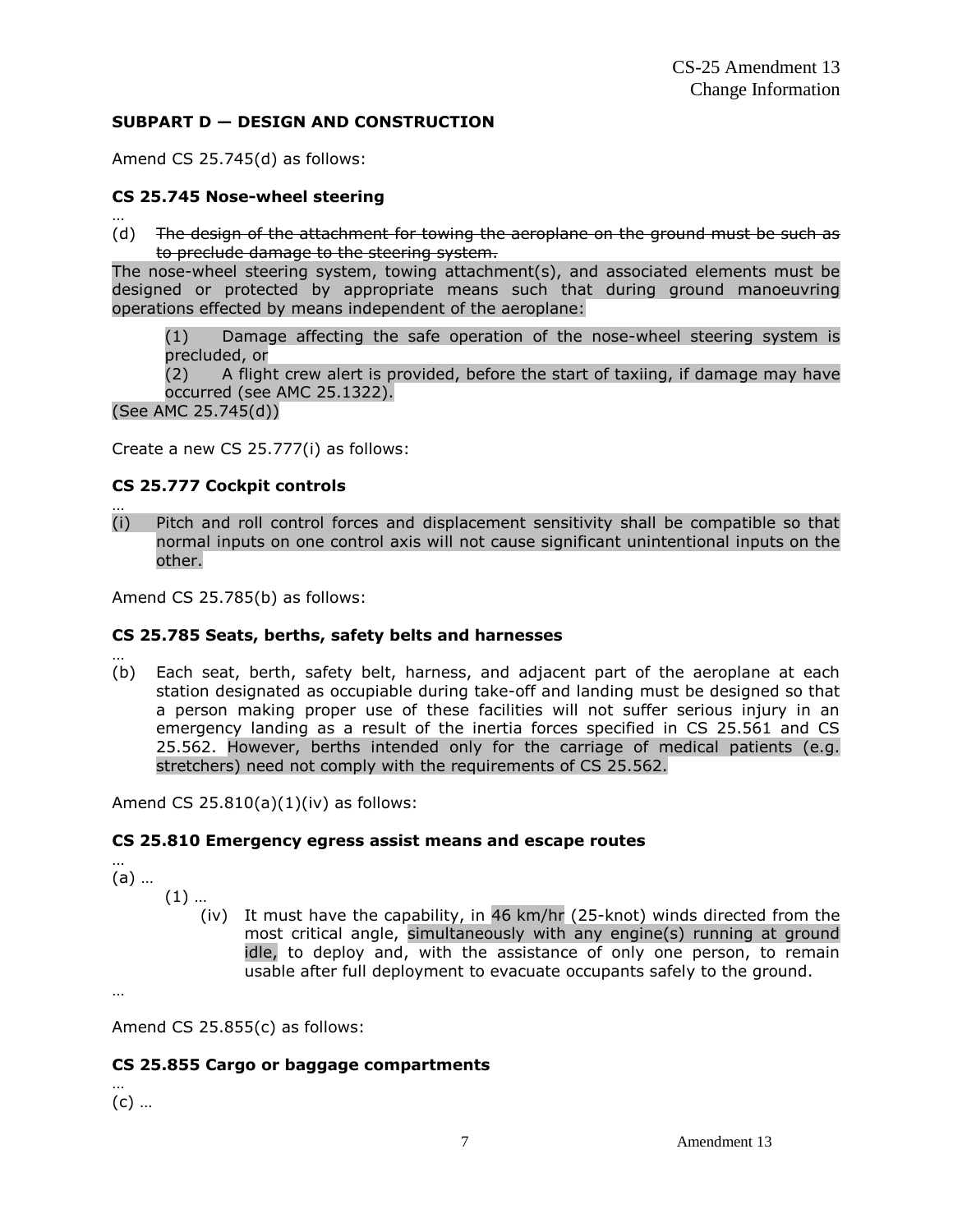- (1) Ceiling and sidewall liner panels of Class C cargo or baggage compartments, and ceiling and sidewall liner panels in Class F cargo or baggage compartments, if installed to meet the requirements of subparagraph (b)(2) of this paragraph, must meet the test requirements of Part III of Appendix F or other approved equivalent methods.
- (2) Cockpit voice and flight data recorder systems, windows and systems or equipment within, or in the vicinity of, Class E cargo compartments shown to be essential for continued safe flight and landing according to CS 25.1309 must be adequately protected against fire. If protective covers are used, they must meet the requirements of Appendix F, Part III.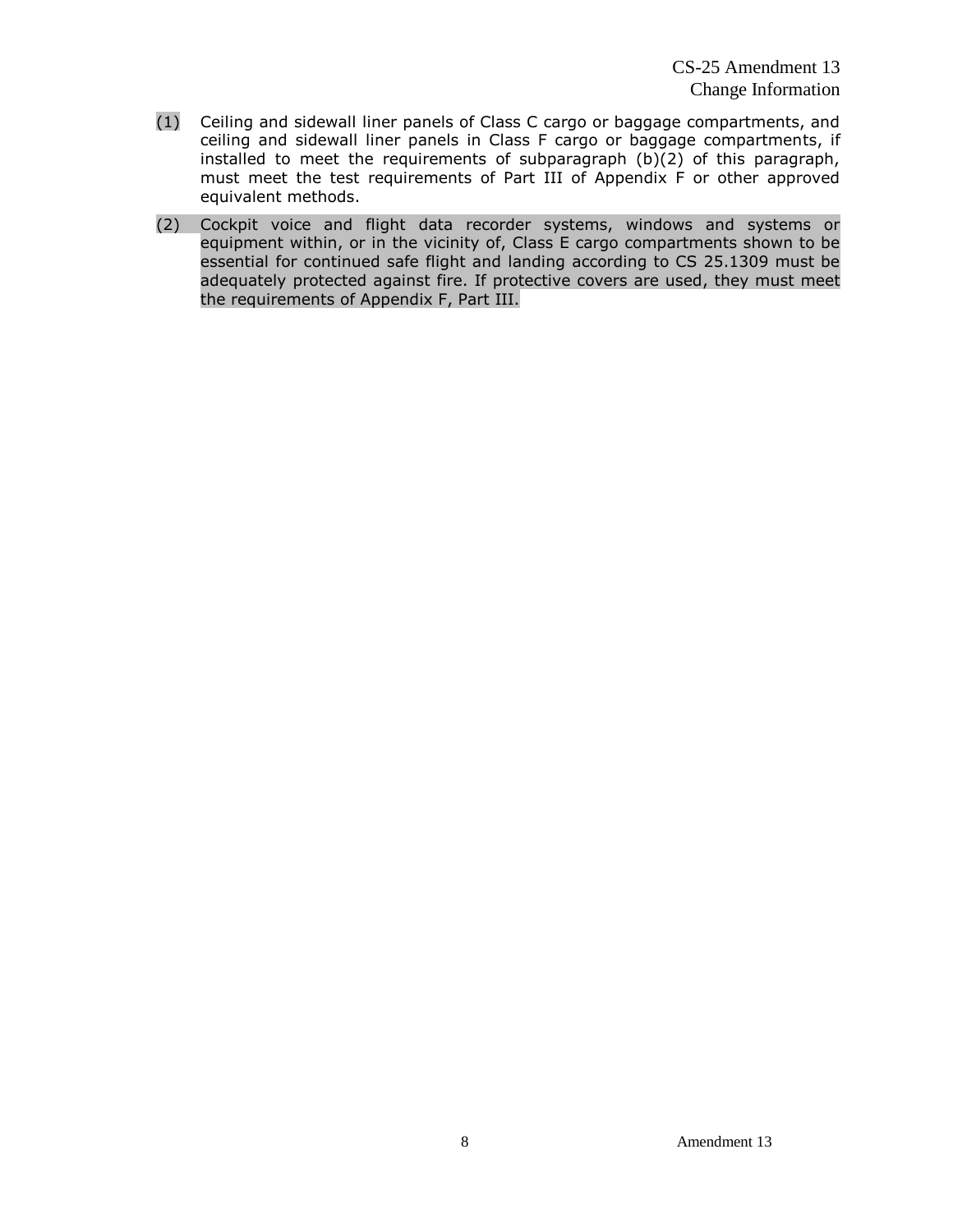## **SUBPART E — POWERPLANT**

Amend CS 25.951, to correct an error made when amending CS 25.951(c) at CS-25 amendment 12, as follows:

## **CS 25.951 General**

… (c) Each fuel system must be capable of sustained operation throughout its flow and pressure range with fuel initially saturated with water at 26.7°C (80°F) and having 0.20 cm<sup>3</sup>  $(0.75 \text{ cc})$  of free water per 3.8 litres (0.75 cm<sup>3</sup> per US gallon) added and cooled to the most critical condition for icing likely to be encountered in operation. …

Amend CS 25.1193(e)(3) as follows:

## **CS 25.1193 Cowling and nacelle skin**

… (e) Each aeroplane must -

…

- (3) Have fireproof skin in areas subject to flame if a fire starts in the engine power or accessory sections. have cowlings and nacelles skins, in areas subject to flame if a fire starts in an engine fire zone, complying with the following:
	- For in-flight operations, cowlings and nacelles skins must be fireproof in the complete concerned areas, and
	- (ii) For ground operations, cowlings and nacelles skins must be:
		- (a) Fireproof in the portions of the concerned areas where a skin burn through would affect critical areas of the aeroplane, and
		- (b) Fire-resistant or compliant with subparagraph (e)(1) of this paragraph in the remaining portions of the concerned areas.

(See AMC 25.1193(e))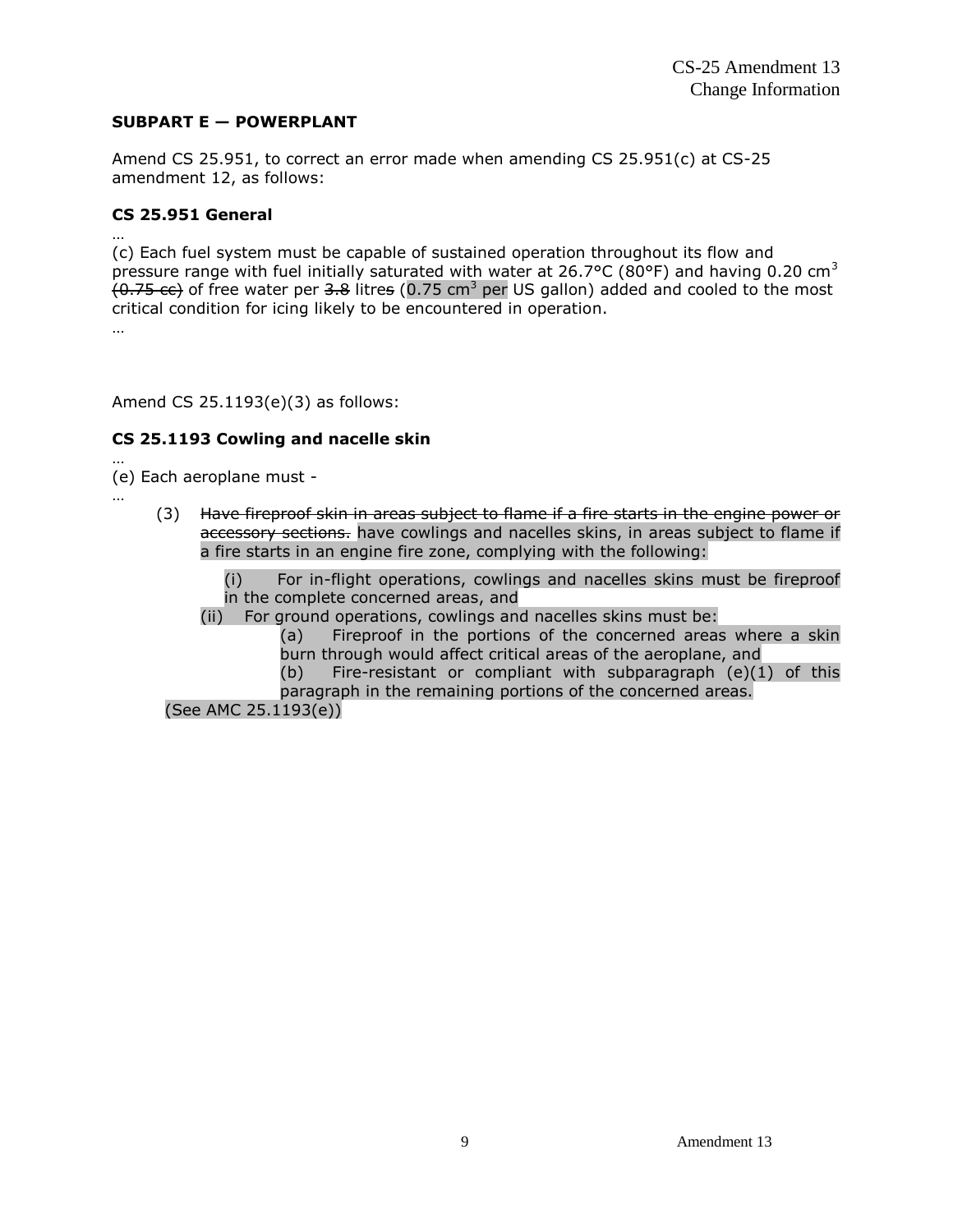## **SUBPART F — EQUIPMENT**

Amend CS 25.1447 (c)(3) as follows:

# **CS 25.1447 Equipment standards for oxygen dispensing units**

…  $(c)$  ... (3)… (See AMC 25.1447 (c)(3)) …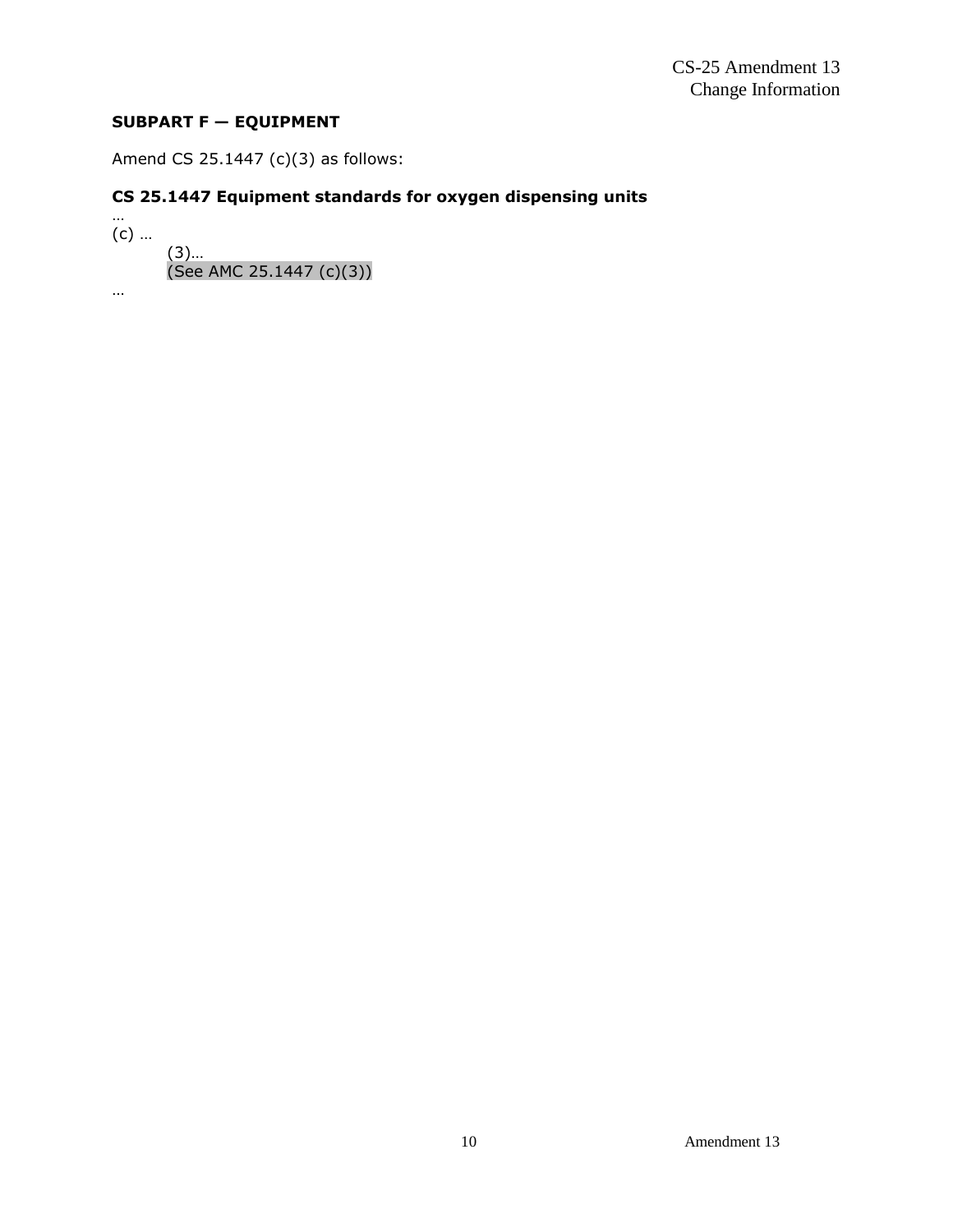## **SUBPART G – OPERATING LIMITATIONS AND INFORMATION**

Amend CS 25.1501 as follows:

## **CS 25.1501 General**

(a) Each operating limitation specified in CS 25.1503 to 25.1533 and other limitations and information necessary for safe operation must be established.

(b) The operating limitations and other information necessary for safe operation must be made available to the crew members and/or to the operator as appropriate, as prescribed in CS 25.1541 to 25.1587CS 25.1593.

(c) Supplementary information must be made available to the operator of each aeroplane as prescribed in CS 25.1591.

Create a new CS 25.1593 as follows:

## **CS 25.1593 Exposure to volcanic cloud hazards** (See AMC 25.1593)

The susceptibility of aeroplane features to the effects of volcanic cloud hazards must be established.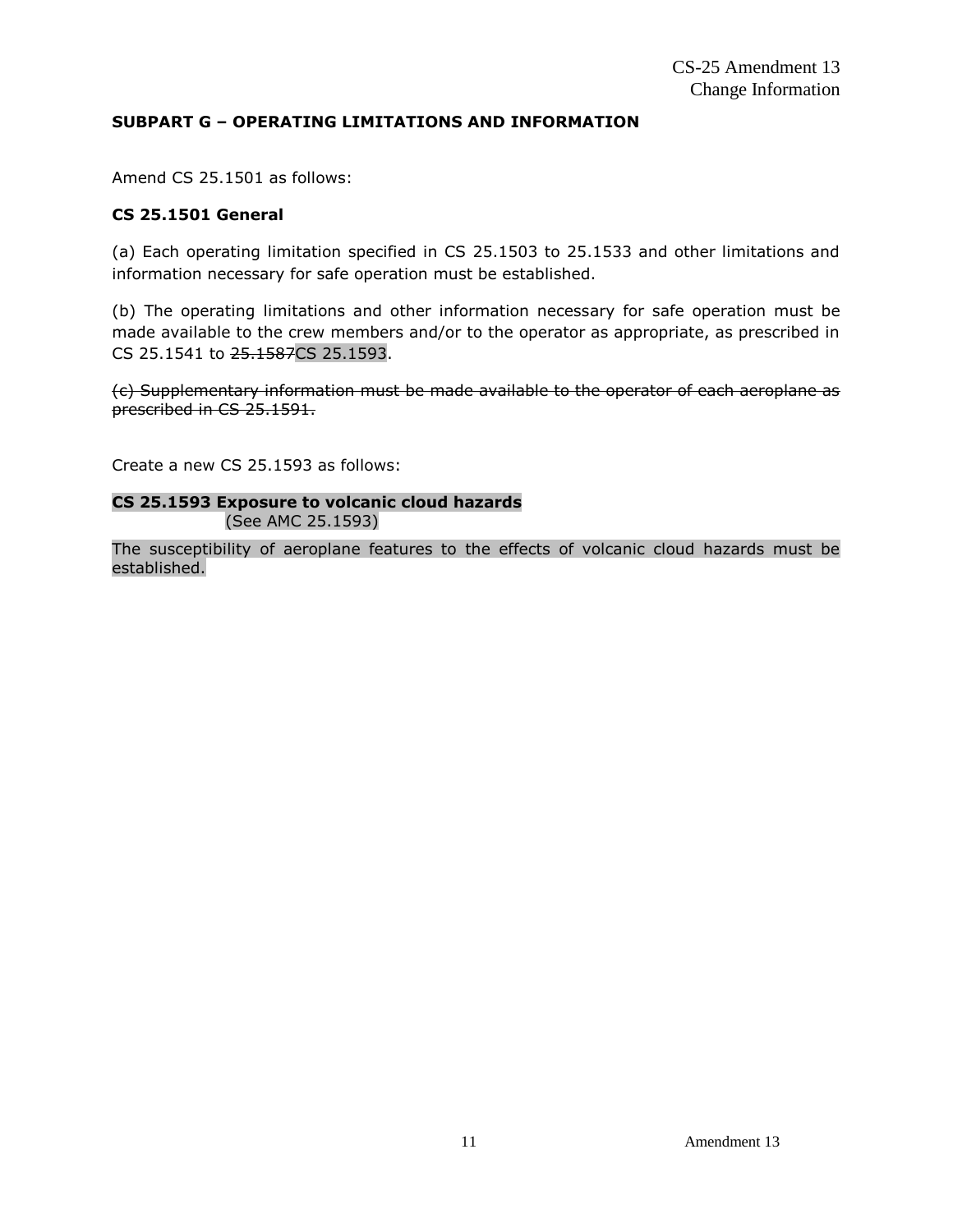## **SUBPART J — AUXILIARY POWER UNIT INSTALLATIONS**

Amend CS 25J1193(e)(3) as follows:

## **CS 25J1193 APU compartment**

… (e) Each aeroplane must:

…

(3) Have fireproof skin in areas subject to flame if a fire starts in the APU compartment. Have APU compartment external skins, in areas subject to flame if a fire starts in an APU fire zone, complying with the following:

- (i) For in-flight operations, APU compartment external skins must be fireproof in the complete concerned areas, and
- (ii) For ground operations, APU compartment external skins must be :

(a) Fireproof in the portions of the concerned areas where a skin burn through would affect critical areas of the aeroplane, and

(b) Fire-resistant or compliant with subparagraph  $(e)(1)$  of this paragraph in the remaining portions of the concerned areas.

(See AMC 25.1193(e))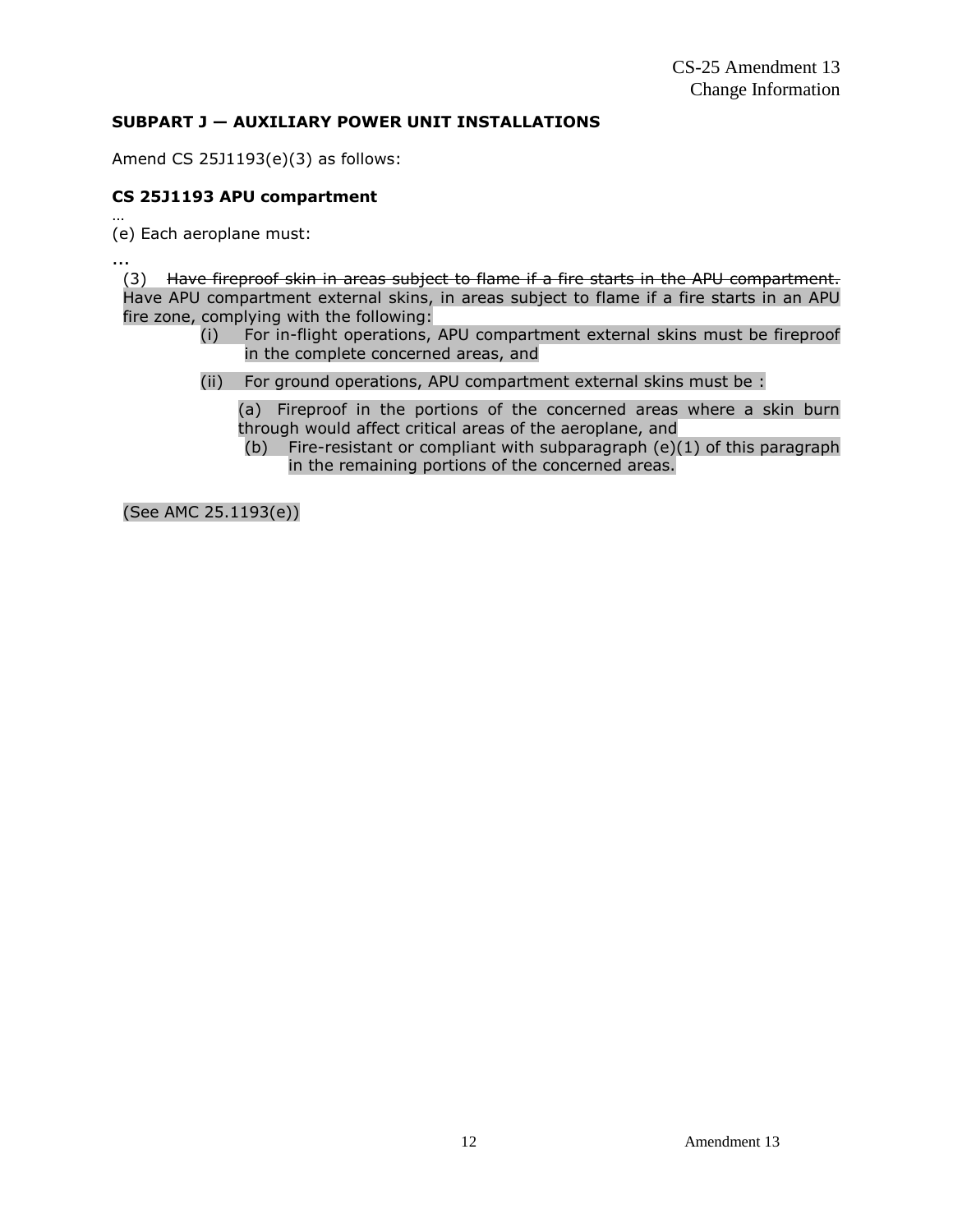#### **APPENDICES**

Create a new Appendix Q as follows:

#### **Appendix Q**

#### **Additional airworthiness requirements for approval of a Steep Approach Landing (SAL) capability**

#### (SAL) 25.1 Applicability

This Appendix contains airworthiness requirements that enable an aeroplane to obtain approval for a steep approach landing capability using an approach path angle greater than or equal to  $4.5^\circ$  (a gradient of 7.9 %).

The requirements of this Appendix cover only CS-25 Subparts B and G and they apply in lieu of CS 25.121(d). They also apply in lieu of CS 25.125 if a reduced landing distance is sought, or if the landing procedure (speed, configuration, etc.) differs significantly from normal operation, or if the screen height is greater than 50 ft. Additional requirements may apply with respect to aeroplane systems or equipment or other relevant items such as autopilot, flight guidance, or GPWS. It is likely that the GPWS mode 1 (sink rate) envelope will need modification to prevent nuisance alerts. Also, the structural implications of the increased probability of high rates of descent at touchdown must be considered.

If a steep approach approval is required for flight in icing conditions, substantiation must be provided accordingly for the steep approach condition.

An applicant may choose to schedule information for an all-engines approach or for an approach with one engine inoperative. If an all-engines approach is scheduled, it is assumed that a diversion is required if an engine failure occurs prior to the decision to land.

## (SAL) 25.2 Definitions

#### For the purposes of this Appendix:

Steep Approach Landing: An approach to land made using a glide path angle greater than or equal to  $4.5^\circ$ , as selected by the applicant.

— Screen Height: The reference height above the runway surface from which the landing distance is measured. The screen height is a height selected by the applicant, at 50 ft or another value from 35 to 60 ft.

 $V_{\text{RFF(SAI)}}$  is the calibrated airspeed selected by the applicant used during the stabilised approach at the selected approach path angle and maintained down to the screen height defined above.  $V_{REF(SA)}$  may not be less than 1.23  $V_{SR}$ ,  $V_{MC}$ , or a speed that provides the manoeuvring capability specified in CS 25.143(h), whichever is greater and may be different from the  $V_{\text{REF}}$  used for standard approaches.

 $V_{REF(SAL)-1}$  is the calibrated airspeed selected by the applicant used during the stabilised one-engine-inoperative approach at the selected approach path angle and maintained down to the screen height defined above.  $V_{REF(SA1)-1}$  may not be less than VREF(SAL).

(SAL) 25.3 Steep Approach Landing Distance (Applicable only if a reduced landing distance is sought, or if the landing procedure (speed, configuration, etc.) differs significantly from normal operation, or if the screen height is greater than 50 ft.)

(a) The steep approach landing distance is the horizontal distance necessary to land and to come to a complete stop from the landing screen height and must be determined (for standard temperatures, at each weight, altitude and wind within the operational limits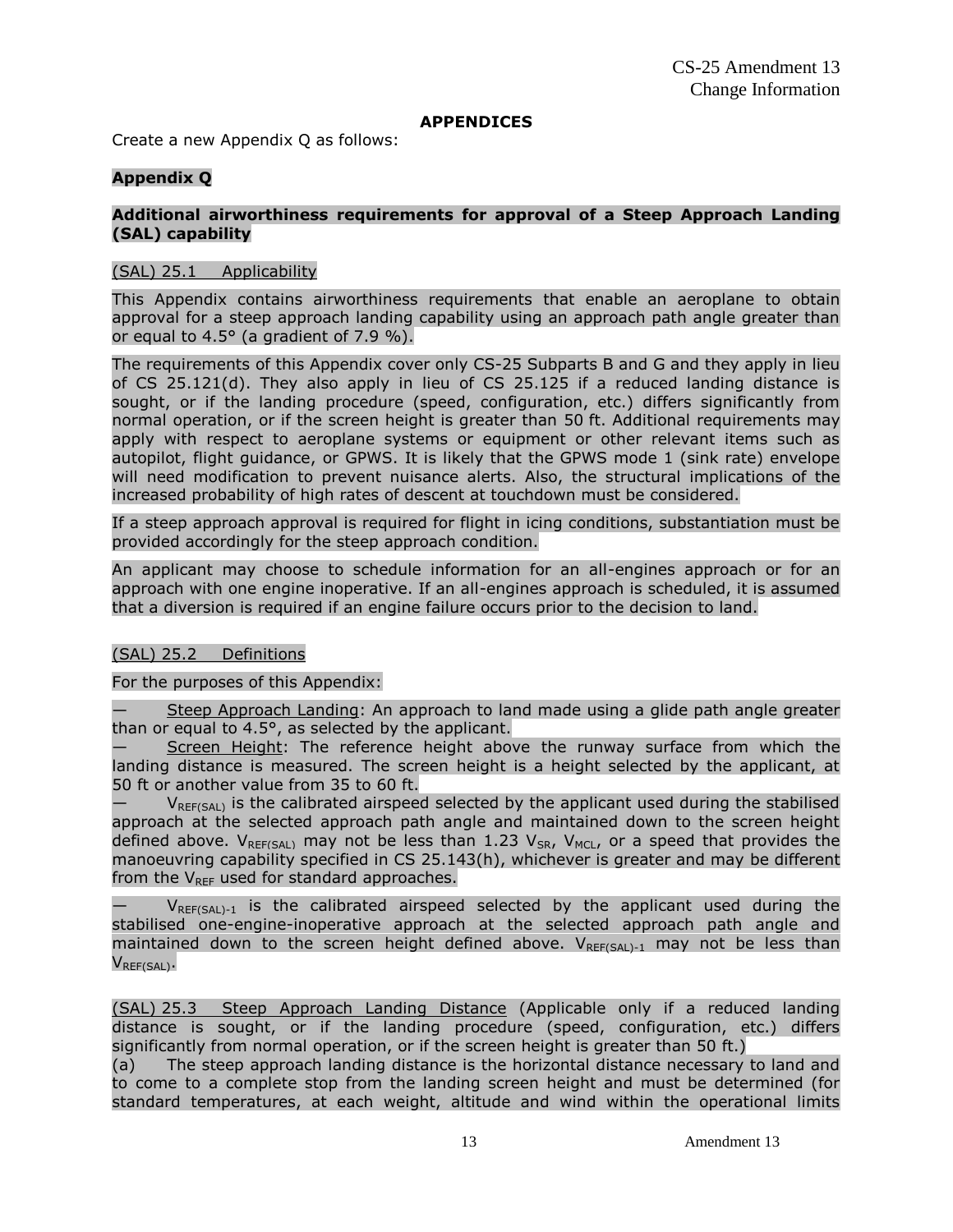#### established by the applicant for the aeroplane) as follows:

- (1) The aeroplane must be in the all-engines-operating or one-engineinoperative steep approach landing configuration, as applicable.
- (2) A stabilised approach, with a calibrated airspeed of  $V_{REF(SAL)}$  or  $V_{REF(SAL)-1}$  as appropriate, and at the selected approach angle must be maintained down to the screen height.
- (3) Changes in configuration, power or thrust, and speed must be made in accordance with the established procedures for service operation (see AMC 25.125(b)(3)).
- (4) The landing must be made without excessive vertical acceleration, tendency to bounce, nose over or ground loop and with a vertical touchdown velocity not greater than 6 ft/sec.
- (5) The landings may not require exceptional piloting skill or alertness.

(b) The landing distance must be determined on a level, smooth, dry, hard-surfaced runway (see AMC 25.125(c)). In addition,

- (1) The pressures on the wheel braking systems may not exceed those specified by the brake manufacturer;
- (2) The brakes may not be used so as to cause excessive wear of brakes or tyres (see AMC 25.125(c)(2)); and
- (3) Means other than wheel brakes may be used if that means
	- (i) Is safe and reliable;
	- (ii) Is used so that consistent results can be expected in service; and
	- (iii) Is such that exceptional skill is not required to control the aeroplane.

## (c) Reserved.

## (d) Reserved.

(e) The landing distance data must include correction factors for not more than 50 % of the nominal wind components along the landing path opposite to the direction of landing, and not less than 150 % of the nominal wind components along the landing path in the direction of landing.

(f) If any device is used that depends on the operation of any engine, and if the landing distance would be noticeably increased when a landing is made with that engine assumed to fail during the final stages of an all-engines-operating steep approach, the steep approach landing distance must be determined with that engine inoperative unless the use of compensating means will result in a landing distance not more than that with each engine operating.

## (SAL) 25.4 Climb: One-engine-inoperative

In a configuration corresponding to the normal all-engines-operating procedure in which  $V_{SR}$ for this configuration does not exceed 110 % of the  $V_{SR}$  for the related all-engines-operating steep approach landing configuration, the steady gradient of climb may not be less than 2.1 % for two-engined aeroplanes, 2.4 % for three-engined aeroplanes, and 2.7 % for fourengined aeroplanes, with:

(a) The critical engine inoperative, the remaining engines at the go-around power or thrust setting;

- (b) The maximum landing weight;
- (c) A climb speed of  $V_{REF(SAL)}$ ; and
- (d) The landing gear retracted.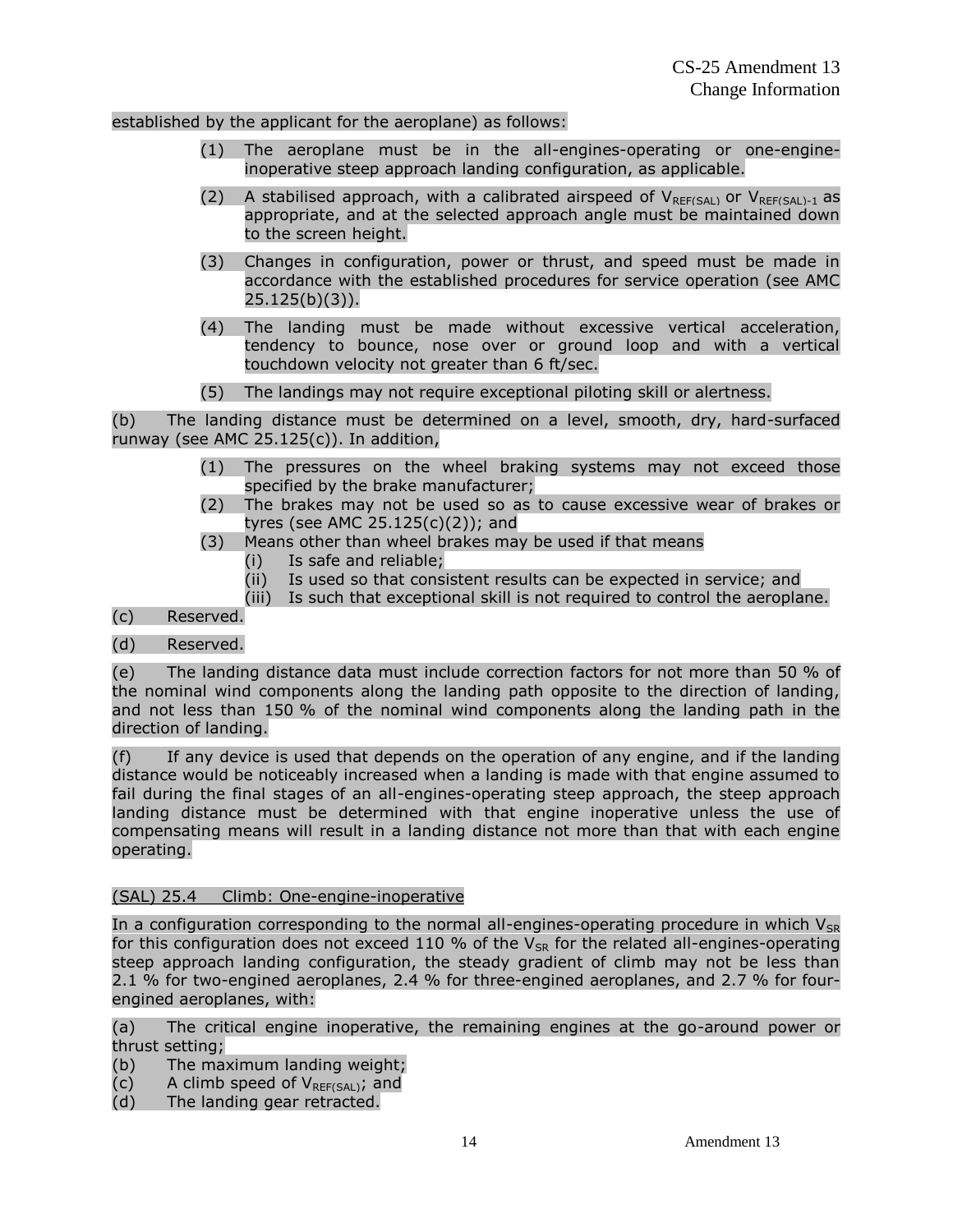#### (SAL) 25.5 Safe operational and flight characteristics

(a) It must be demonstrated that it is possible to complete a stabilised approach in calm air down to the commencement of the landing flare, followed by a touchdown and landing without displaying any hazardous characteristics for the following conditions (see AMC to Appendix Q, (SAL) 25.5):

(1) The selected approach path angle at  $V_{REF(SAL)}$  or  $V_{REF(SAL)-1}$  as appropriate;

- (2) An approach path angle  $2^{\circ}$  steeper than the selected approach path angle, at  $V_{REF(SAL)}$  or  $V_{REF(SAL)-1}$  as appropriate; and
- (3) The selected approach path angle at  $V_{RFf(SA)}$  minus 5 knots or  $V_{RFf(SA)+1}$  minus 5 knots as appropriate.
- (b) For conditions  $(1)$ ,  $(2)$ , and  $(3)$ :

(i) The demonstration must be conducted at the most critical weight and centre of gravity, either with all-engines-operating or with the critical engine inoperative, as appropriate;

(ii) The rate of descent must be reduced to 3 feet per second or less before touchdown;

(iii) Below a height of 200 ft no action shall be taken to increase power or thrust apart from those small changes which are necessary to maintain an accurate approach;

(iv) No nose depression by use of longitudinal control shall be made after initiating the flare other than those small changes necessary to maintain a continuous and consistent flare flight path; and

(v) The flare, touchdown and landing may not require exceptional piloting skill or alertness.

- (c) For conditions (1) and (3), the flare must not be initiated above the screen height.
- (d) For condition (2), it must be possible to achieve an approach path angle  $2^{\circ}$  steeper than the selected approach path angle in all configurations which exist down to the initiation of the flare, which must not occur above 150 % of the screen height. The flare technique used must be substantially unchanged from that recommended for use at the selected approach path angle.
- (e) All-engines-operating steep approach.

It must be demonstrated that the aeroplane can safely transition from the all-enginesoperating steep landing approach to the one-engine-inoperative approach climb configuration with one engine having been made inoperative for the following conditions:

- (1) The selected steep approach angle;
- (2) An approach speed of  $V_{REF(SAL)}$ ;
- (3) The most critical weight and centre of gravity; and
- (4) For propeller-powered aeroplanes, the propeller of the inoperative engine shall be at the position it automatically assumes following an engine failure at high power.
- (f) In addition, for propeller-powered aeroplanes, it must be demonstrated that controllability is maintained following an engine failure at approach power and with the propeller at the position it automatically assumes.
- (g) The height loss during the manoeuvre required by subparagraph (SAL) 25.5(e) must be determined.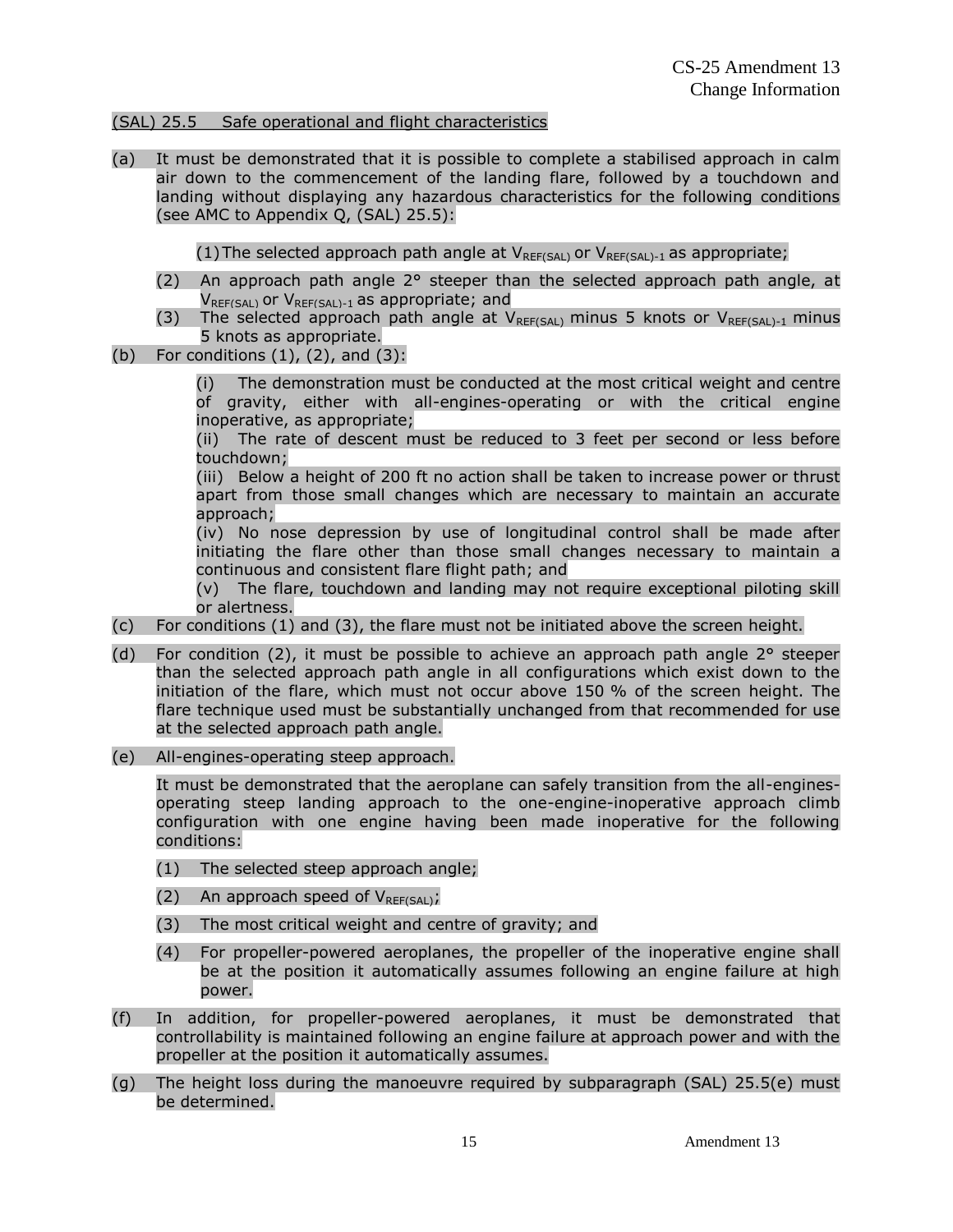- (h) It must be demonstrated that the aeroplane is safely controllable during a landing with one engine having been made inoperative during the final stages of an all-enginesoperating steep approach for the following conditions:
	- (1) The selected steep approach angle;
	- (2) An approach speed of  $V_{REF(SAI)}$ ;
	- (3) The most critical weight and centre of gravity; and
	- (4) For propeller-powered aeroplanes, the propeller of the inoperative engine shall be at the position it automatically assumes following an engine failure at approach power.
- (i) One-engine-inoperative steep approach.

It must be demonstrated that the aeroplane can safely transition from the one-engineinoperative steep landing approach to the approach climb configuration for the following conditions:

- (1) The selected steep approach angle;
- (2) An approach speed of  $V_{REF(SA1)-1}$ ;
- (3) The most critical weight and centre of gravity; and
- (4) For propeller-powered aeroplanes the propeller of the inoperative engine may be feathered.

## (SAL) 25.6 Aeroplane Flight Manual

For steep approach landing, the AFM shall include the following:

- (a) The steep approach landing distance determined in accordance with paragraph (SAL) 25.3 of this Appendix for the selected screen height and aeroplane configuration. The landing distance data may additionally include correction factors for runway slope and temperature other than standard, within the operational limits of the aeroplane, and may provide the required landing field length including the appropriate factors for operational variations prescribed in the relevant operating regulation.
- (b) The more limiting of the landing weight, altitude and temperature (WAT) limits derived in accordance with:
	- (1) CS 25.119, and
	- (2) The one-engine-inoperative approach climb requirement of paragraph (SAL) 25.4 of this Appendix.
- (c) Appropriate limitations and detailed normal, non-normal, and emergency procedures. Where an aeroplane is not approved for deliberate one-engine-inoperative steep approach landings, this limitation shall be stated.
- (d) A statement that the presentation of the steep approach limitations, procedures, and performance reflects the capability of the aeroplane to perform steep approach landings but that it does not constitute operational approval.
- (e) A statement of headwind and crosswind limitations if they are different from those for non-steep approaches. The tailwind limitation is 5 knots unless test evidence shows that more than 5 knots is acceptable.
- (f) The reference steep approach glide slope angle and the screen height used for determination of the landing distance.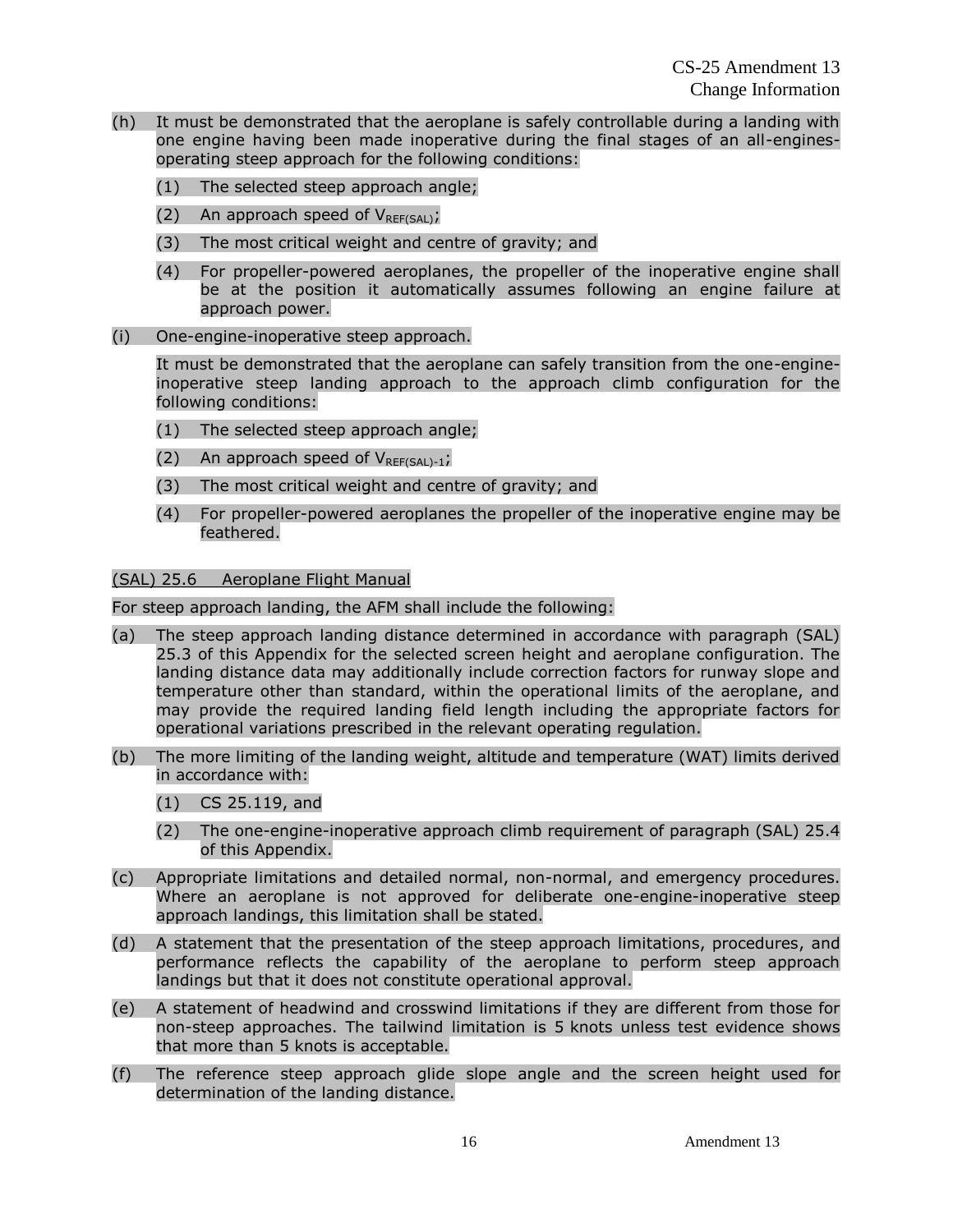(g) The height loss during a go-around from the all-engines-operating steep landing approach to the approach climb configuration with one engine made inoperative, determined in accordance with (SAL) 25.5(g).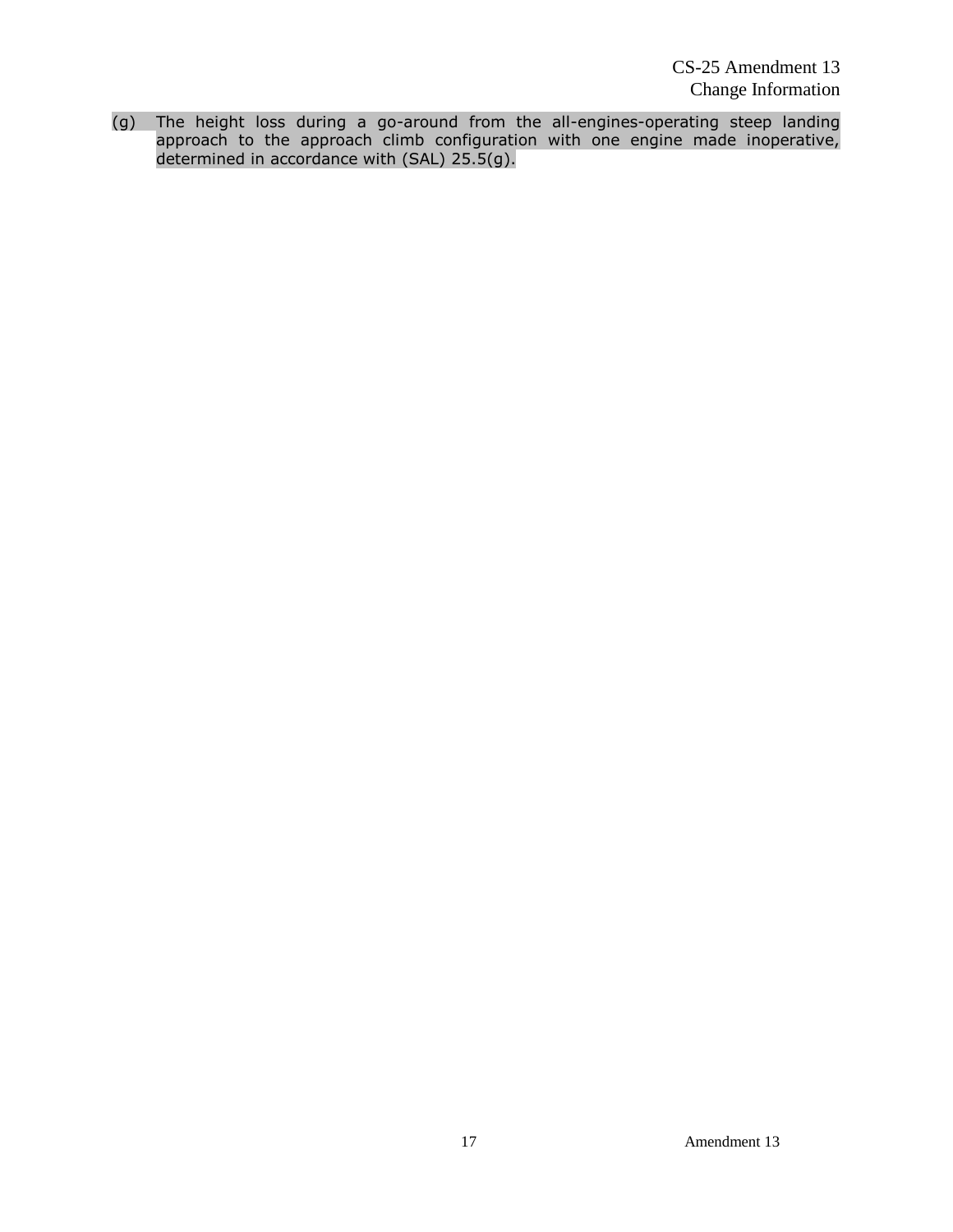#### **BOOK 2**

#### **AMC — SUBPART B**

Amend AMC 25.21(g) as follows:

#### **AMC 25.21(g) Performance and handling characteristics in icing conditions contained in Appendix C to CS-25**

… 4.7 …

> h. Installed thrust. This includes operation of ice protection systems when establishing acceptable power or thrust setting procedures, control, stability, lapse rates, rotor speed margins, temperature margins, Automatic Reserve Power (ARP) Automatic Take-Off Thrust Control System (ATTCS) operation, and power or thrust lever angle functions.

…

Create a new AMC 25.101(g) as follows:

#### **AMC 25.101(g) Go-around**

In showing compliance with  $CS$  25.101(g), it should be shown at the landing weight, altitude and temperature (WAT) limit, by test or calculation, that a safe go-around can be made from the minimum decision height with:

- the critical engine inoperative and, where applicable, the propeller feathered,
- a configuration and a speed initially set for landing and then in accordance with the go-around procedures, using actual time delays and, except for movements of the primary flying controls, not less than 1 second between successive crew actions,
- the power available,
- the landing gear selection to the 'up' position being made after a steady positive rate of climb is achieved.

It should be noted that for Category 3 operation, the system will ensure the aircraft is over the runway, so any go-around will be safe with the aircraft rolling on the runway during the manoeuvre. Hence, AMC 25.101 (g) is only relevant to or necessary for decision heights down to Category 2 operations.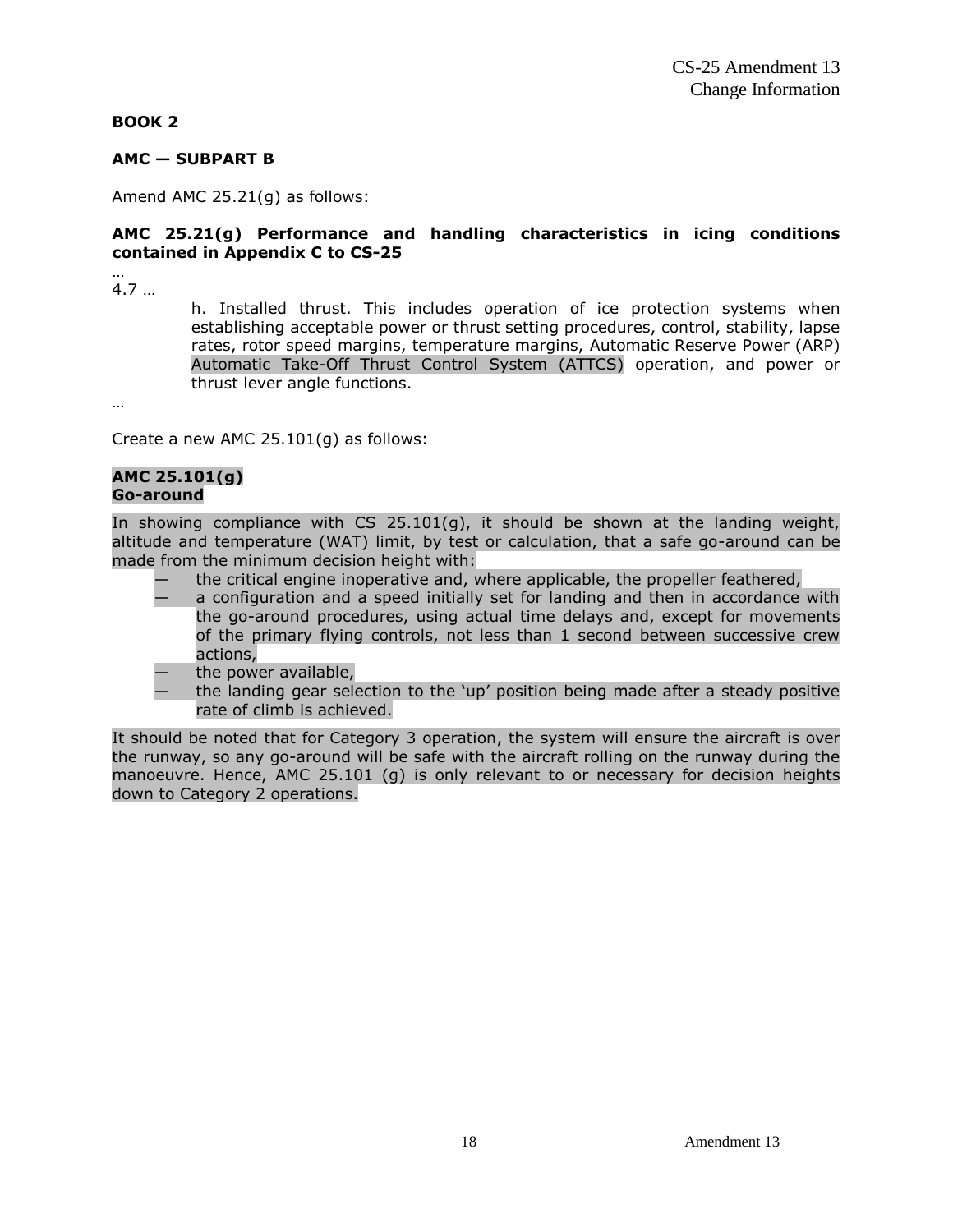#### **AMC — SUBPART C**

Create a new AMC  $25.331(c)(1)$  as follows:

## **AMC 25.331(c)(1) Maximum pitch control displacement at V<sup>A</sup>**

The physical limitations of the aircraft from the cockpit pitch control device to the control surface deflection, such as control stops position, maximum power and displacement rate of the servo controls, and control law limiters, may be taken into account.

Create a new AMC  $25.331(c)(2)$  as follows:

## **AMC 25.331(c)(2)** Checked manoeuvre between  $V_A$  and  $V_D$

The physical limitations of the aircraft from the cockpit pitch control device to the control surface deflection, such as control stops position, maximum power and displacement rate of the servo controls, and control law limiters, may be taken into account.

For aeroplanes equipped with electronic flight controls, where the motion of the control surfaces does not bear a direct relationship to the motion of the cockpit control devices, the circular frequency of the movement of the cockpit control 'ω' shall be varied by a reasonable amount to establish the effect of the input period and amplitude on the resulting aeroplane loads. This variation is intended to verify that there is no large and rapid increase in aeroplane loads.

Create a new AMC 25.333(b) as follows:

#### **AMC 25.333(b) Manoeuvring envelope**

For the calculation of structural design speeds, the stalling speeds  $V_{s0}$  and  $V_{s1}$  should be taken to be the 1-g stalling speeds in the appropriate flap configuration. This structural interpretation of stalling speed should be used in connection with the paragraphs CS 25.333 (b), CS 25.335, CS 25.335(c)(d)(e), CS 25.479(a), and CS 25.481(a)(1).

Create a new AMC  $25.335(b)(1)(ii)$  as follows:

## **AMC 25.335(b)(1)(ii) Design Dive Speed — High speed protection function**

In any failure condition affecting the high speed protection function, the conditions as defined in CS 25.335(b)(1)(ii) still remain applicable.

It implies that a specific value, which may be different from the  $V_D/M_D$  value in normal configuration, has to be associated with this failure condition for the definition of loads related to  $V_D/M_D$  as well as for the justification to CS 25.629. However, the strength and speed margin required will depend on the probability of this failure condition, according to the criteria of CS 25.302.

Alternatively, the operating speed  $V_{MO}/M_{MO}$  may be reduced to a value that maintains a speed margin between  $V_{MO}/M_{MO}$  and  $V_D/M_D$  that is consistent with showing compliance with CS 25.335(b)(1)(ii) without the benefit of the high speed protection system, provided that:

#### (a) Any failure of the high speed protection system that would affect the design dive speed determination is shown to be Remote;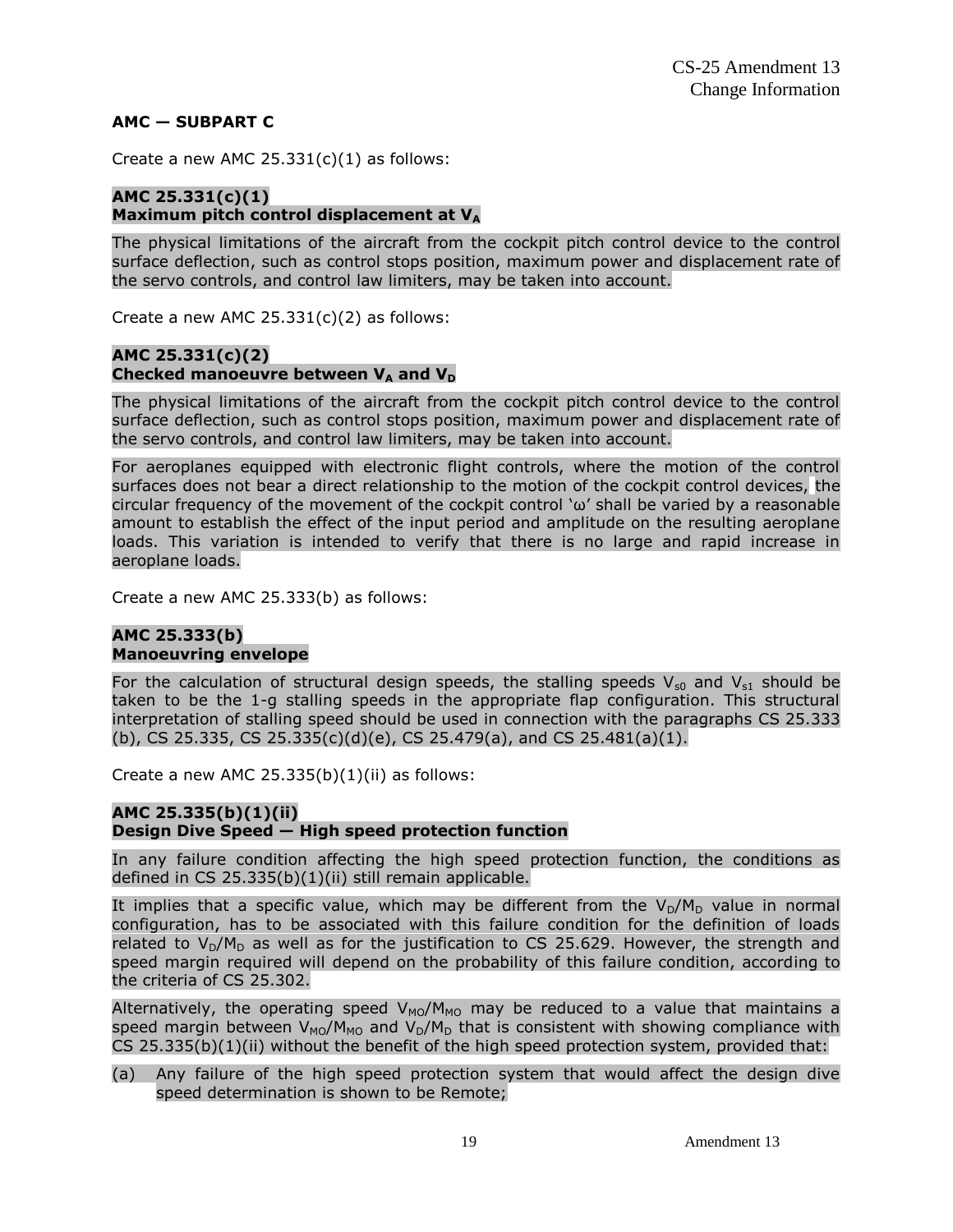- (b) Failures of the system must be announced to the pilots, and:
- (c) Aeroplane flight manual instructions should be provided that reduce the maximum operating speeds,  $V_{MO}/M_{MO}$ .

Create a new AMC 25.349(a) as follows:

## **AMC 25.349(a) Rolling conditions**

The physical limitations of the aircraft from the cockpit roll control device to the control surface deflection, such as control stops position, maximum power and displacement rate of the servo controls, and control law limiters, may be taken into account.

Create a new AMC 25.351 as follows:

## **AMC 25.351 Yaw manoeuvre conditions**

The physical limitations of the aircraft from the cockpit yaw control device to the control surface deflection, such as control stops position, maximum power and displacement rate of the servo controls, and control law limiters, may be taken into account.

Create a new AMC 25.509 as follows: **AMC 25.509 Towbarless towing**

(a) General

Towbarless towing vehicles are generally considered as ground equipment and are as such not subject to direct approval by the (aircraft) certifying agencies. However, these vehicles should be qualified in accordance with the applicable SAE ARP documents. It should be ensured that the nose landing gear and supporting structure is not being overloaded (by static and dynamic (including fatigue) loads) during towbarless towing operations with these vehicles. This should be ensured by the aircraft manufacturer, either by specific investigations as described in subparagraphs (b) and (c) below, or alternatively, by publishing aircraft load limitations in a towbarless towing vehicle assessment document, to allow towbarless towing vehicle manufacturers to demonstrate their vehicles will not overload the aircraft.

(b) Limit static load cases

For the limit static load cases, the investigation may be conducted by rational analysis supported by test evidence. The investigation should take into account the influence on the towing loads of the tractive force of the towing vehicle including consideration of its weight and pavement roughness.

Furthermore, the investigation should include, but may not be limited to, the following towbarless towing operation scenarios:

- (1) Pushback towing: Moving a fully loaded aircraft (up to Maximum Ramp Weight (MRW)) from the parking position to the taxiway. Movement includes: pushback with turn, a stop, and short tow forward to align aircraft and nose wheels. Engines may or may not be operating. Aeroplane movement is similar to a conventional pushback operation with a towbar.
- (2) Maintenance towing: The movement of an aeroplane for maintenance/remote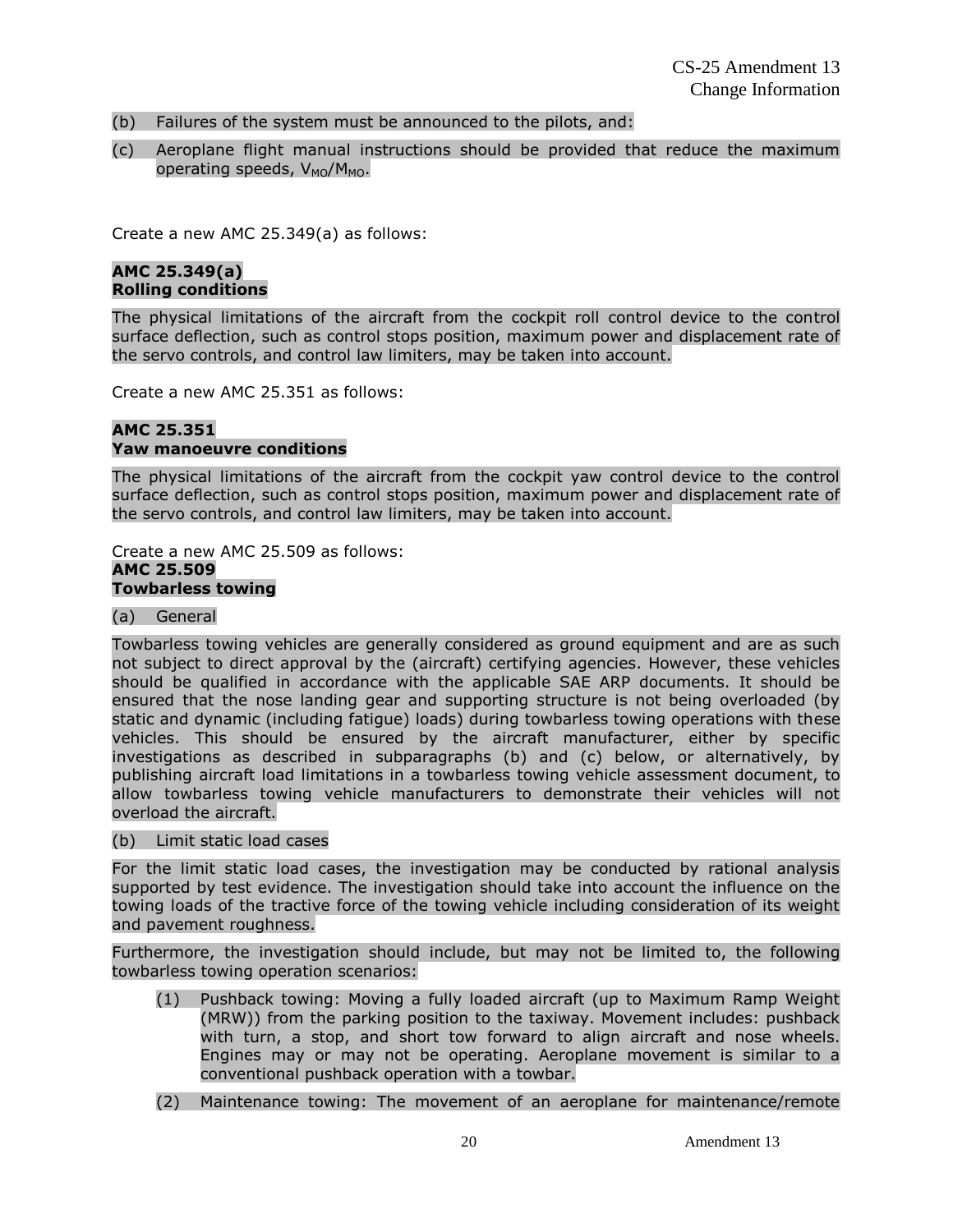parking purposes (e.g. from the gate to a maintenance hangar). Aircraft is typically unloaded with minimal fuel load.

(3) Dispatch (operational) towing: Towing a revenue aircraft (loaded with passengers, fuel, and cargo up to Maximum Ramp Weight (MRW) from the terminal gate/remote parking area to a location near the active runway. The movement may cover several kilometres with speeds according to SAE ARP 5283 technical standards, with several starts, stops, and turns. It replaces typical taxiing operations prior to take-off.

Operations that are explicitly prohibited need not to be addressed.

## (c) Fatigue evaluation

Fatigue evaluation of the impact of towbarless towing on the airframe should be conducted under the provision of CS 25.571 and CS 25.1529.

Specifically, the contribution of the towbarless towing operational loads to the fatigue load spectra for the nose landing gear and its support structure needs to be evaluated. The impact of the towbarless towing on the certified life limits of the landing gear and supporting structure needs to be determined.

The fatigue spectra used in the evaluation should consist of typical service loads encountered during towbarless towing operations, which cover the loading scenarios noted above for static considerations. Furthermore, the spectra should be based on measured statistical data derived from simulated service operation or from applicable industry studies.

## (d) Other considerations

Specific combinations of towbarless towing vehicle(s) and aircraft that have been assessed as described above and have been found to be acceptable, along with any applicable towing instructions and/or limitations should be specified in the Instructions for Continued Airworthiness as described in Appendix H, paragraph H25.3(a)(4) and in the Aeroplane Flight Manual as specified in AMC 25.745(d).

Aircraft braking, while the aircraft is under tow, may result in loads exceeding the aircraft's design load and may result in structural damage and/or nose gear collapse. For these reasons, the aircraft manufacturer should ensure that the appropriate information is provided in the Aeroplane Maintenance Manual and in the Aeroplane Flight Manual to preclude aircraft braking during normal towbarless towing. Appropriate information should also be provided in the Instructions for Continued Airworthiness to inspect the affected structure should aircraft braking occur, for example in an emergency situation.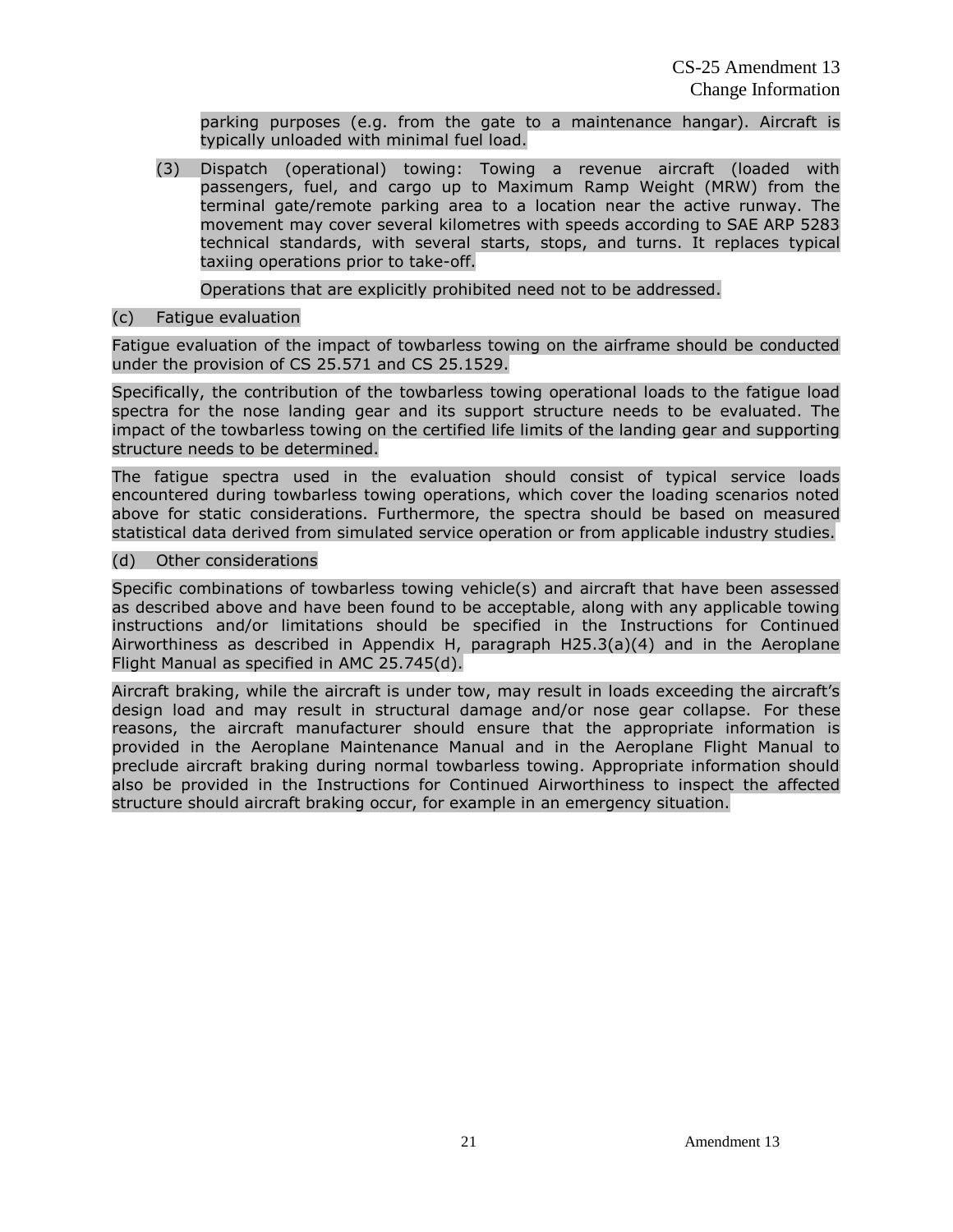## **AMC — SUBPART D**

Create a new AMC 25.745(d) as follows:

#### **AMC 25.745(d) Nose-wheel steering**

CS 25.745(d) provides for the two following options:

- 1. A 'no damage' situation exists, because damage is precluded.
- 2. Damage can occur, but indication to the flight crew is provided.
	- (a) General consideration to  $CS$  25.745(d)(1) and (2)

Some damage may occur during ground manoeuvring activities that can be considered acceptable and judged to be normal wear and tear. It is not intended that such damage needs necessarily to be precluded or that it should initiate a flight crew alert.

(b) To comply with  $CS$  25.745(d)(1) the following applies:

The aeroplane may be designed in such a way that under all ground manoeuvring operations by any towing means, no damage affecting the steering system can occur.

Examples are:

- The steering system is designed sufficiently strong to resist any applied towing input.

- The steering system is designed to allow 360 degrees rotation.
- The steering system is disconnected either automatically or by operational procedure.
- The steering system is protected by shear sections installed on the nose landing gear.
- (c) To comply with  $CS$  25.745(d)(2), the following applies:

When protection is afforded by the flight crew alerting system, the damage detection means should be independent of the availability of aeroplane power supplies and should be active during ground manoeuvring operations effected by means independent of the aeroplane. If damage may have occurred, a latched signal should be provided to the flight crew alerting system.

(d) Alternative Acceptable Means of Compliance to CS  $25.745(d)(1)$  and  $(2)$ :

In the case where the aeroplane design does not comply with CS 25.745(d)(1) and (d)(2), the following apply:

- (1) The Aeroplane Flight Manual, in the Section Limitations, should include a statement that 'Towbarless towing is prohibited', or
- (2) The Aeroplane Flight Manual, in the Section Limitations, should include a statement that:

'Towbarless towing is prohibited unless the towbarless towing operations are performed in compliance with the appropriate operational regulation using towbarless towing vehicles that are designed and operated to preclude damage to the aeroplane nose wheel steering system, or which provide a reliable and unmistakable warning when damage to the steering system has occurred.

Towbarless towing vehicles that are specifically accepted for this type of aeroplane are listed in the *[appropriate maintenance documentation]*provided by the aeroplane manufacturer.'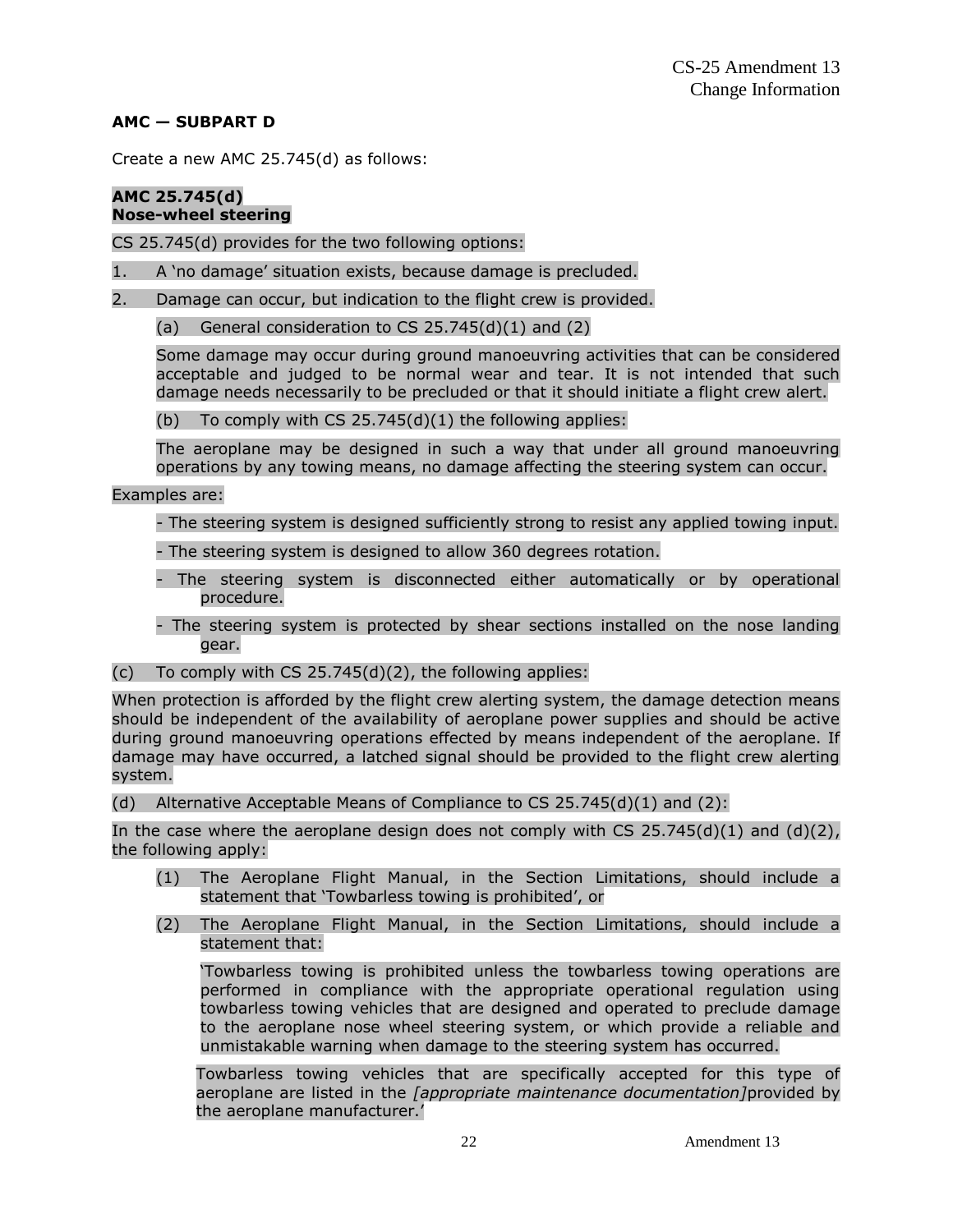'Appropriate maintenance documentation' means Instructions for Continued Airworthiness as described in Appendix H, paragraph H25.3(a)(4) of CS-25.

- (3) The acceptance by the aeroplane manufacturer of the applicable towbarless towing vehicles and its reliability of the oversteer protection and/or indication system as referred to in subparagraph  $((d)(2))$  above should be based on the following:
	- (i) The aeroplane Nose Wheel Steering Failure Analysis should include the effects of possible damage caused by towbarless towing operations.
	- (ii) If the Nose Wheel Steering Failure Analysis shows that damage to the steering system by the use of towbarless towing may result in a Failure Condition that can be classified as Hazardous or Catastrophic (refer to CS 25.1309), the acceptance of a towing vehicle oversteer protection and/or indication system should be based on an aeroplane safety analysis, encompassing the reliability of that vehicle system in order to meet the aeroplane safety objectives.
	- (iii) If the Nose Wheel Steering Failure Analysis shows that damage to the steering system by the use of towbarless towing may result in a Failure Condition that can be classified as Major or less severe, the aeroplane manufacturer can accept the design of the towing vehicle oversteer indication and/or protection system based on a 'Declaration of Compliance', issued by the towbarless towing vehicle manufacturer. This declaration will state that the vehicle design complies with the applicable standards (SAE ARPs, Aeroplane Towing Assessment Criteria Document) and that it is designed and built under ISO 9001 quality standards or equivalent.

Such a declaration must be made regarding all Towbarless Towing Vehicles to be used for ground manoeuvring of CS-25 certificated aeroplanes.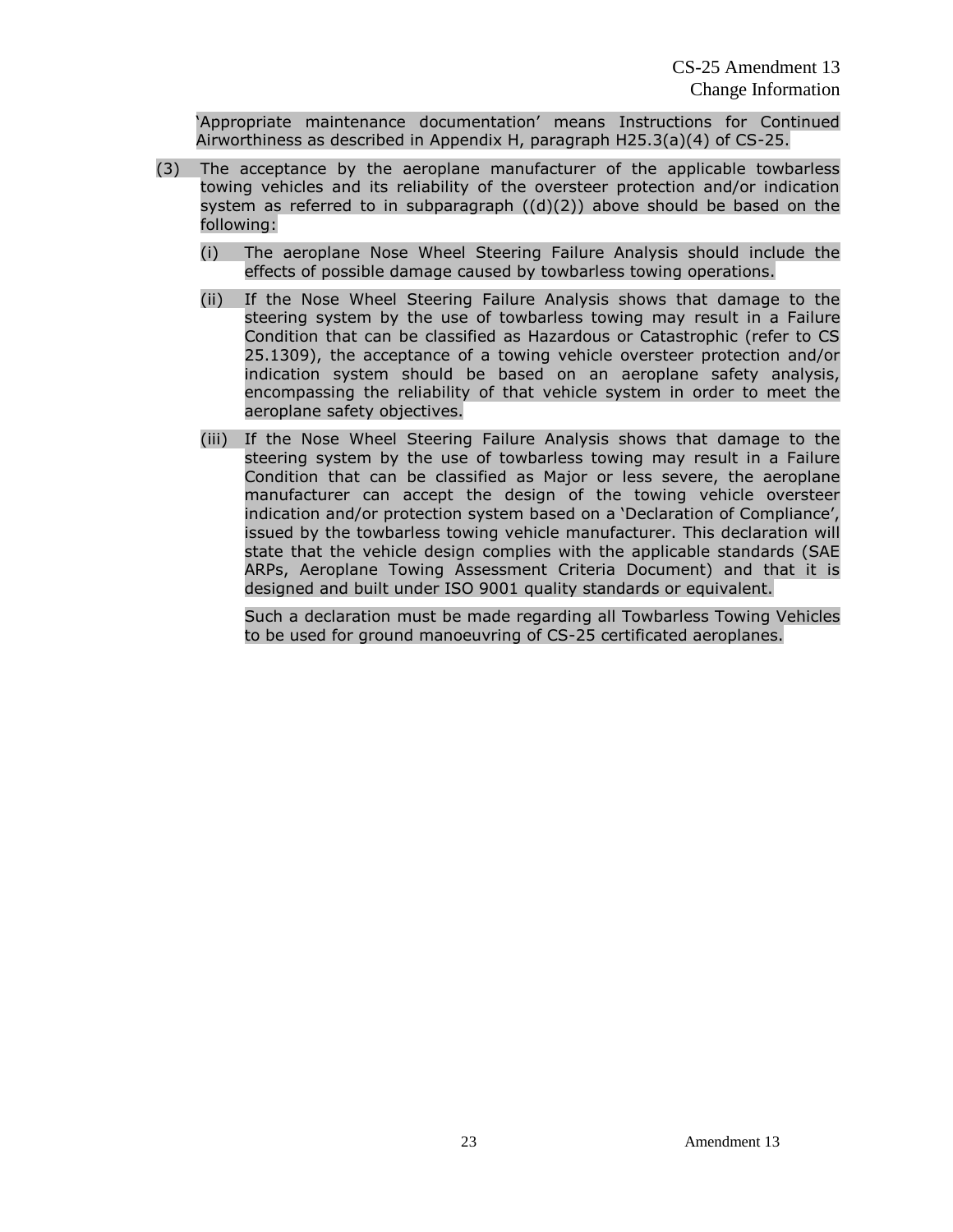#### **AMC — SUBPART E**

Create a new AMC 25.1193 (e) as follows:

## **AMC 25.1193(e)**

## **Engine cowling and nacelle skin, APU compartment external skin**

## **(a) PURPOSE**

This AMC provides guidance for showing compliance with the certification specifications relating to fire withstanding capability of engine cowlings and nacelles skins, and APU compartment external skins, in areas subject to flame if a fire starts in an engine or APU fire zone, in consideration of potential hazard levels associated to operating conditions (flight/ground).

## **(b) RELATED CERTIFICATION SPECIFICATIONS**

CS 25.1193(e), CS 25J1193(e)

## **(c) APPLICABILITY**

This AMC is applicable to engine cowlings and nacelles, and APU compartment external skins (fixed and/or removable).

## **(d) BACKGROUND**

CS 25.1193(e) and CS 25J1193(e) previously required the engine cowlings/nacelle skins and APU compartment external skins to be fireproof if a fire starts in the engine power or accessory sections or in the APU compartment. During past Type certification projects, it has been found that having non-fireproof engine cowlings/nacelle skins in some locations under some operating conditions do not adversely affect safety. Consequently, in practice, not all cowlings/skins 'subject to flame if a fire starts in the engine power or accessory sections' have been required to be fireproof under all operating conditions and, for instance, some portions were approved as fire-resistant only for ground operating conditions. As it represented a rule relaxation, such non-fireproof cowlings/skins were formally found to be 'equivalently safe' to comply with the rule. Over time, however, these equivalent safety findings became inherent within traditionally accepted design practices. Certification Review Item (CRI) released to cover the relaxation included also interpretations for zone definitions and operating conditions to be considered for fireproofness or fire-resistance compliance demonstration.

#### **(e) FIRE WITHSTANDING REQUIREMENTS, OPERATING CONDITIONS AND POTENTIAL HAZARDS**

(1) General

The required level of ability to withstand the effects of fire varies with the potential hazard level associated with different flight and ground operating conditions, as follows.

(2) Flight Conditions

For the purpose of CS 25.1193(e) and CS 25J1193(e), flight conditions are defined as aeroplane operation from airspeed above minimum V1 until minimum touchdown speed in approved normal or abnormal operations. Cowling and skin in areas subject to flame if a fire starts in an engine or APU fire zone must be demonstrated to be fireproof.

For demonstrating the fireproof capabilities of the cowling/skin, the following apply: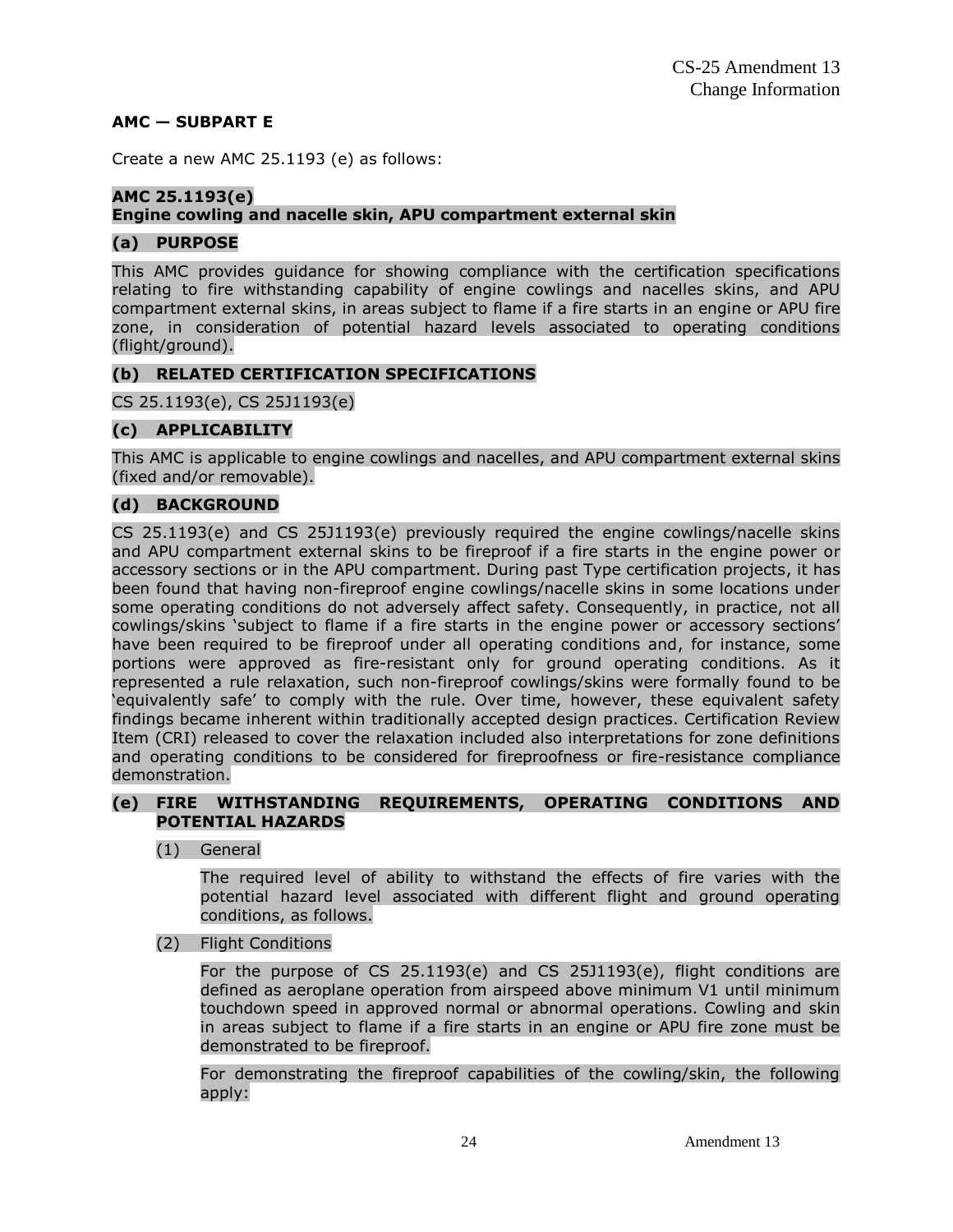- (i) Credit from the external airflow on the cowling/skin can be considered.
- (ii) The airflow levels and the engine/APU powers should be consistent with the operating conditions. These parameters should be examined and the most critical ones should be determined.
- (iii) The engine/APU should be considered to be operative for the first 5 minutes, and during the remaining 10 minutes under windmilling conditions for engine and stopped conditions for the APU.
- (3) Ground conditions

For the purpose of CS 25.1193(e) and CS 25J1193(e), ground conditions are defined as aircraft operation not covered by the flight conditions provided in subparagraph (e)(2) of this AMC. It includes static, taxiing, take-off roll, and landing roll.

- (i) *Areas where fireproof skins are required* The portion of cowling and skin in areas subject to flames if a fire starts in an engine or APU fire zone, and located so that not containing the effects of the fire could result in serious hazards to the aircraft, injuries to crew, passengers or ground personnel, must be fireproof under all conditions. Serious hazards include, but are not limited to, events such as fuel tank explosion, hazardous spread of fire to flammable fluid sources outside the fire zone, fuselage penetration and flight control surface damages.
	- (A) *Pod-mounted engines:* The portion of the nacelle/cowling skin, which is required to be fireproof on ground, varies by installation. A design is considered acceptable when it is demonstrated that the fireproof area protects the pylon strut and other portions of the aircraft considered to be put at a serious hazard risk if a burn through occurs. Factors to consider within the analysis and to use when substantiating the design are: the engine location  $-$  wing or aft fuselage mounted, the coupling distance of the nacelle to the wing, the airflow characteristics, the fluid migration scheme and the fire plume patterns. After the initial analysis, similarity demonstration and inservice experience may be used as appropriate. Analyses have demonstrated that the typical area of concern ranges from 90°  $(\pm 45^{\circ})$  to 180° ( $\pm 90^{\circ}$ ) and is centred on the pylon centre line. This area may increase or decrease depending on the analysis results. For example, most wing mounted engines not closely coupled to the wing have been found acceptable with a  $\pm$  45° protection while more closely coupled installations and those with other unique design features have required  $\pm 90^{\circ}$  protection. The symmetry of the protection may also vary. Wing mounted engines usually have symmetrical protection while aft mounted engines may have nonsymmetrical protection in order to cover more of the inboard area.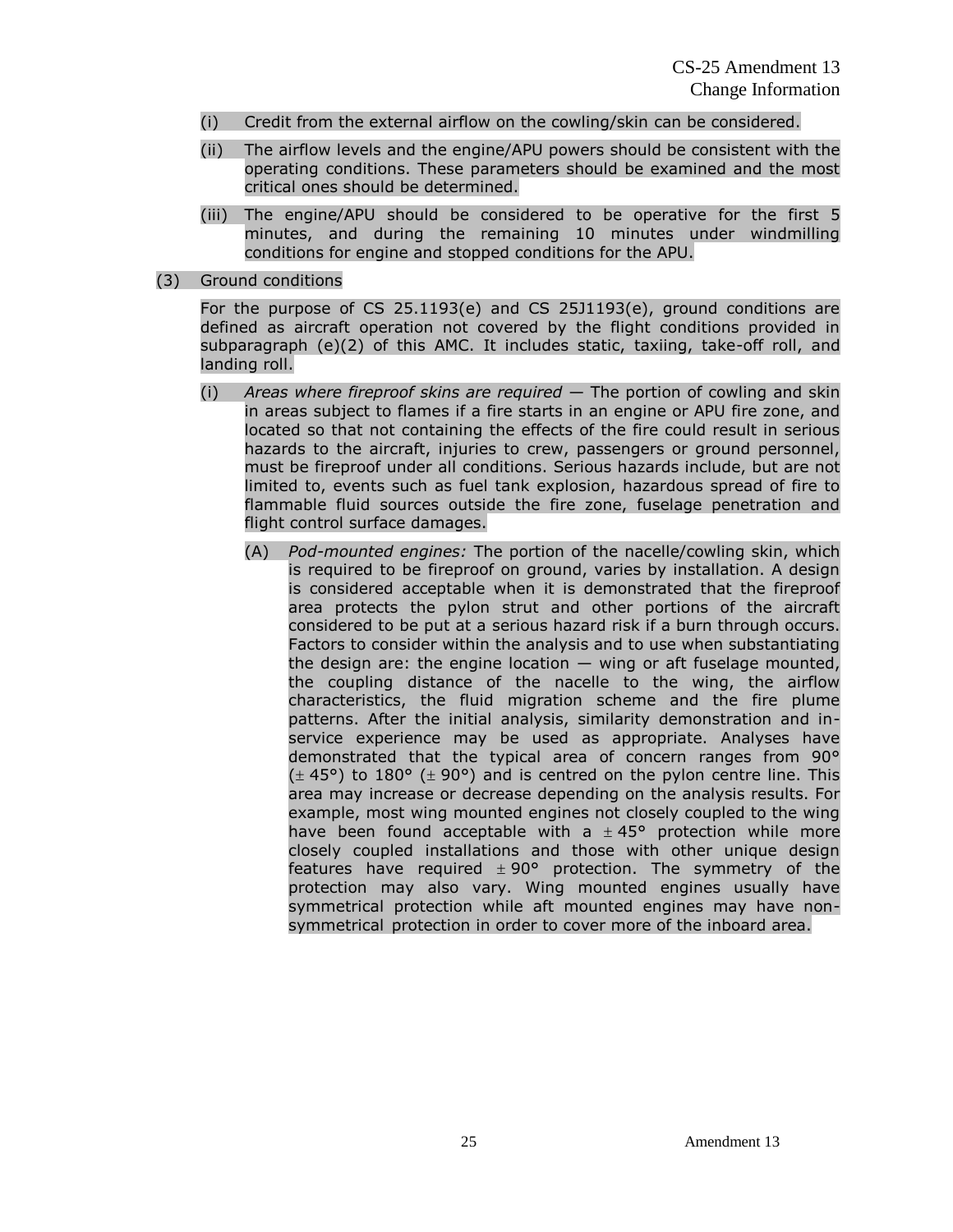

- (B) *Turbo-propellers, APUs and other non-pod-mounted engines*: Due to the wide variations in installation configurations, each installation should be evaluated to determine if not containing the effects of a fire would cause a serious hazard such as the examples above. If so, the affected area of the fire zone skin should be fireproof.
- (C) *For the purpose of the demonstration*:
	- No credit from external airflow on the cowling/skin should be considered in conjunction with the assumption that the aircraft may be static.
	- The engine/APU should be considered to be operative for the first 5 minutes and stopped for the remaining 10 minutes.
	- Engine/APU operation  $-$  Requirements for ability of cowling/skin in areas subject to flames if a fire starts in an engine or APU fire zone to withstand the effects of fire in ground operating conditions apply with either the engine operating or not operating, whichever is the more critical. The Engine/APU operating conditions shall be justified by the applicant.
- (ii) *Other areas*: For the remaining portions of cowling/skin in areas subject to flames, if a fire starts in an engine or APU fire zone, the degree of fire resistance can be lower than 'fireproof' due to less serious or less probable hazard to the aircraft, crew, passengers and ground personnel under the critical operating conditions. Any burn through of the APU compartment external skin should consider hazards associated with combustion product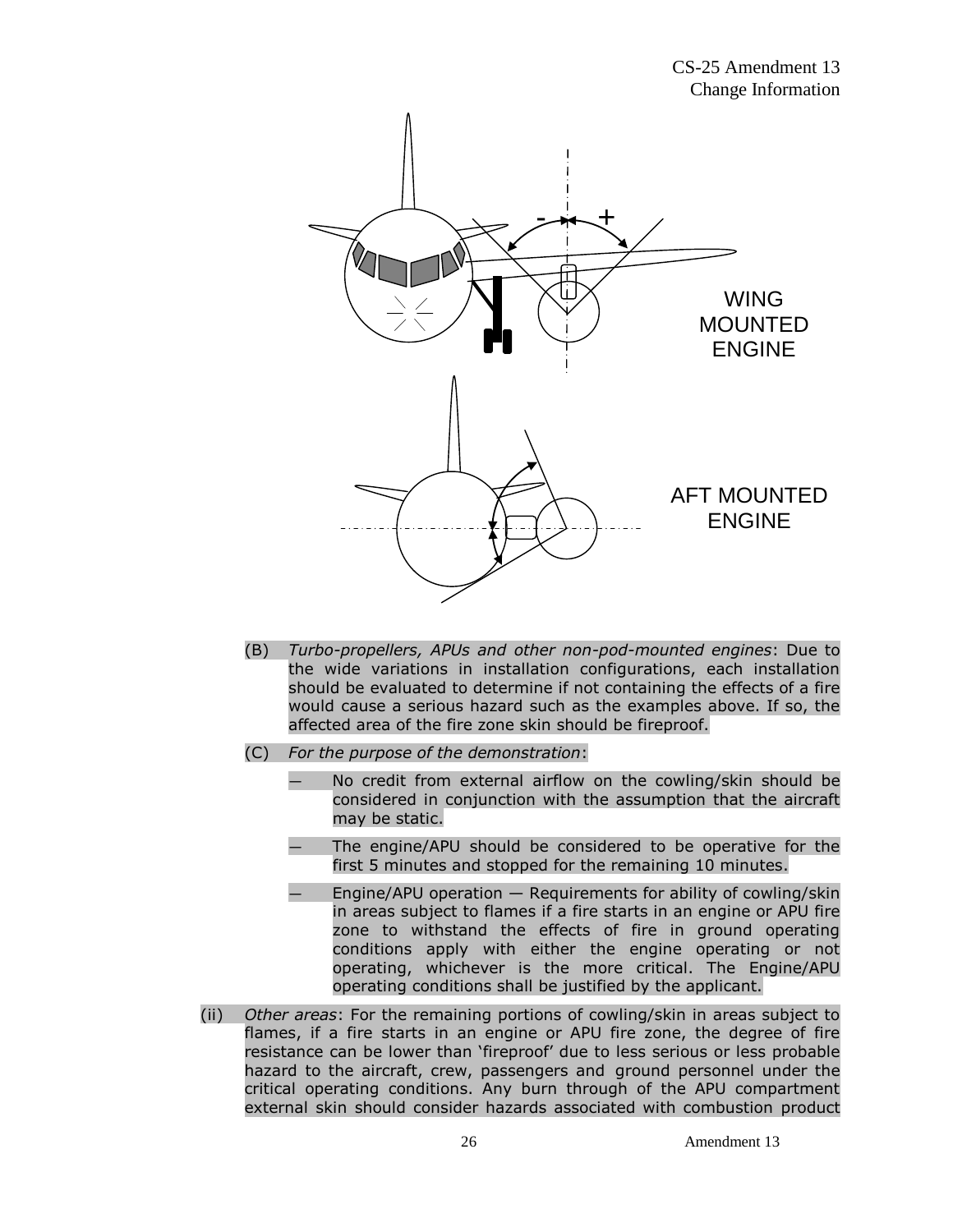#### and possible outgassing and re-ingestion of toxic air into cabin air system.

- (A) Fire-resistant cowlings/skins provide adequate fire protection for those areas as they provide sufficient time to stop the aeroplane and evacuate it.
- (B) A lower than 'fire-resistant' degree of fire protection may be considered; the following conditions should then be analysed and submitted to the Agency for approval:
	- Cowling/skin should have the ability to withstand fire at least equivalent to the ability of a 1 mm (0.040 inch) aluminium sheet in the worst aircraft and engine/APU ground conditions anticipated;
	- Applicants must substantiate that this lower fire protection level will not lead to hazardous effects including but not limited to:
		- Upon burn through of the lower than 'fire-resistant' area, both the fire-resistant and/or fire-proof areas shall not have their fire withstanding capability affected,
		- Liberation of parts that would affect the aeroplane evacuation procedure or reduce the efficiency of fire protection means,
		- Reduction in flammable fluid drainage capability such that fire severity would be increased (magnitude, residual presence, propagation to surrounding area),
		- Reduction in aeroplane evacuation capability due to proximity to evacuation paths or due to the visibility of the fire hindering the ability of the passengers to evacuate the aeroplane in a rapid and orderly manner,

Note: There is some hazard involving aeroplane evacuation even in the absence of burn through due to such concerns as smoke and flaming liquids exiting from openings. Burn through of nacelle skin should not significantly increase these hazards.

- Reduction in fire detection capability such that the flight crew would not be aware of the fire, especially in a situation involving taxiing prior to take-off,
- Reduction in fire extinguishing capability which could cause or aggravate one of the potential hazards listed above.
- Flammable fluid and/or fire spreading on the aeroplane evacuation path

## **(f) SPECIFIC CONFIGURATION CONSIDERATIONS**

(1) *Multiple skin layers*: For some specific fire zones, a fire originating in that zone will have to pass through several layers of cowling or skin before burning through the external skin. This may be the case, for example, for the core zone of some turbofan installations. In such cases, credit may be taken for multiple layers, having regard to the location of the fire source and the likely direction of propagation from that location, providing burn through of the inner layer does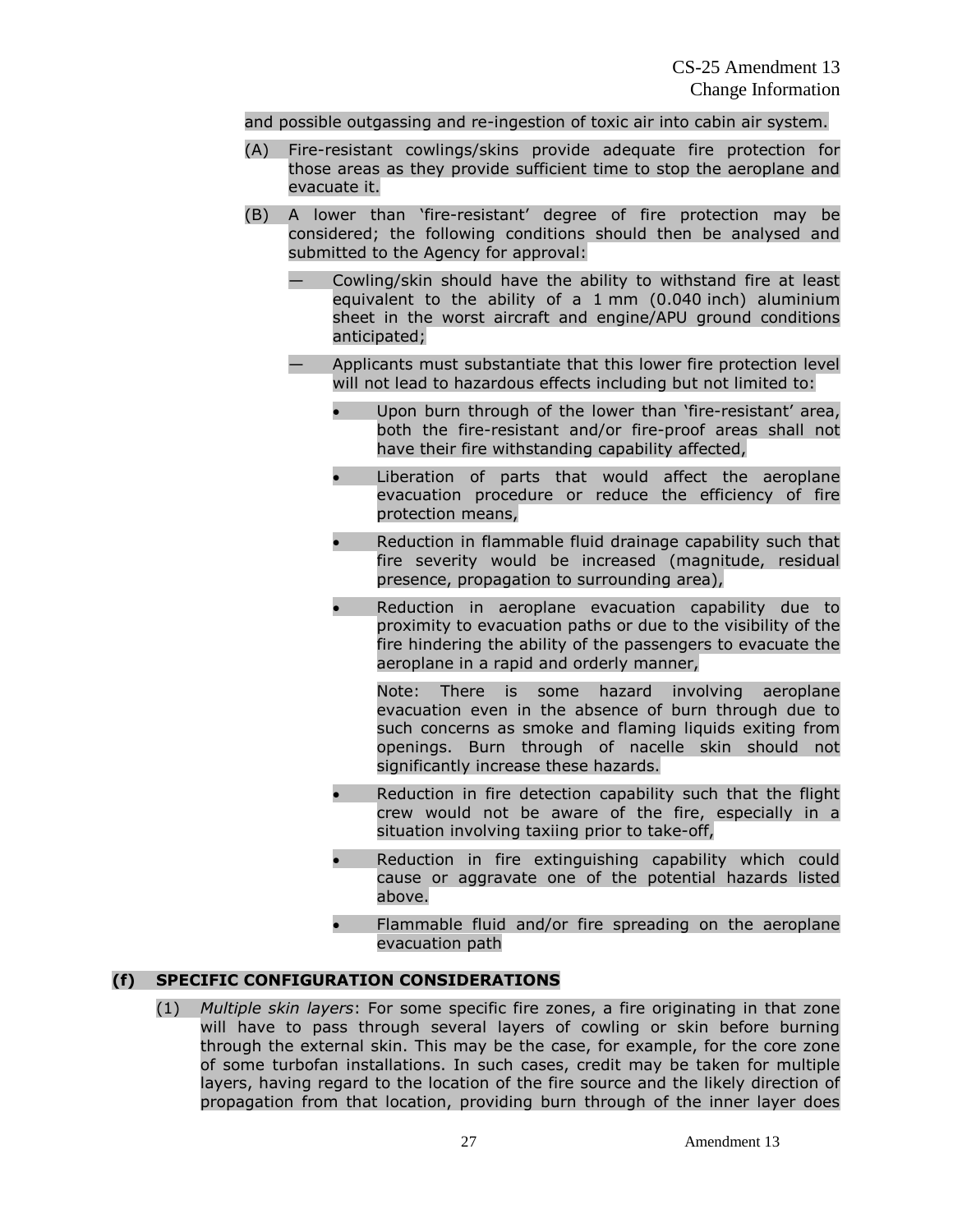not produce other hazardous effects and it does not invalidate other certification specifications such as fire extinguishing capability. The corresponding compliance substantiation should take into account particular geometrical configuration with respect to the risk of flame propagation, as well as critical systems or structures.

- (2) *Inlet skins*: For external inlet skins, which enclose fire zones, the guidance provided above for multiple skin layers applies. Inlet ducts should meet CS 25.1103/CS 25J1103 specifications.
- (3) *Openings*: The following considerations are applicable to openings in a fire zone skin whether the openings are of fixed size, variable or controllable size, or normally closed, such as access or inspection doors, or pressure relief doors.
	- (i) Openings should be located such that flame exiting the opening would not enter any other region where it could cause a hazard in flight or a serious hazard on the ground as per subparagraph (e)(3). Exception is made for covered openings which meet the same criteria for ability to withstand the effects of fire as the surrounding cowl skin, and which are not expected to become open under fire conditions. Since pressure relief doors may open during some fire conditions, they should be located such that flames exiting the door will not cause a hazard. However, doors that will remain closed during most fire conditions, or will tend to re-close following initial opening, have traditionally been assumed to be closed for the purposes of evaluating fire detection and extinguishing.
	- (ii) Openings should have the same ability to withstand the effects of fire as the adjacent skin with respect to becoming enlarged under fire conditions. Some enlargement, such as burning away of louvers or doublers surrounding the opening or gapping of covered openings, is acceptable provided that the hazard is not significantly increased by a reduction in fire extinguishing or detection capability, increased airflow causing increase in fire size or intensity, or increase in probability of a hazardous spread of fire to other regions.

(4) *Hinges, Fittings and Latches*: These attaching means maintaining the nacelle/cowlings between them or to the aircraft/engine/APU structure may need to have a greater ability to withstand the effect of fire than the surrounding skin. Loss of attaching means may create more severe hazards such as cowling liberation in comparison to a skin burn through. The applicant must justify the required level of fire withstanding capability by test and/or analysis.

(5) *Seals* : Where seals are used part of the external engine nacelle/cowling or APU compartment boundaries, they should at least comply with the same fire integrity standard as the surrounding cowling/skin.

## **(g) COMPLIANCE DEMONSTRATION**

Compliance should be substantiated per CS 25.1207. Substantiation involving airflow patterns may include analytical methods such as Computational Fluid Dynamics, test methods or other flow visualisation methods or a combination of these methods. Fire testing should be accomplished according to the guidance of ISO 2685 with considerations of applications of representative conditions (airflow, loads, vibrations) and establishment of appropriate pass/fail criteria (burn through, elongation, dislocation).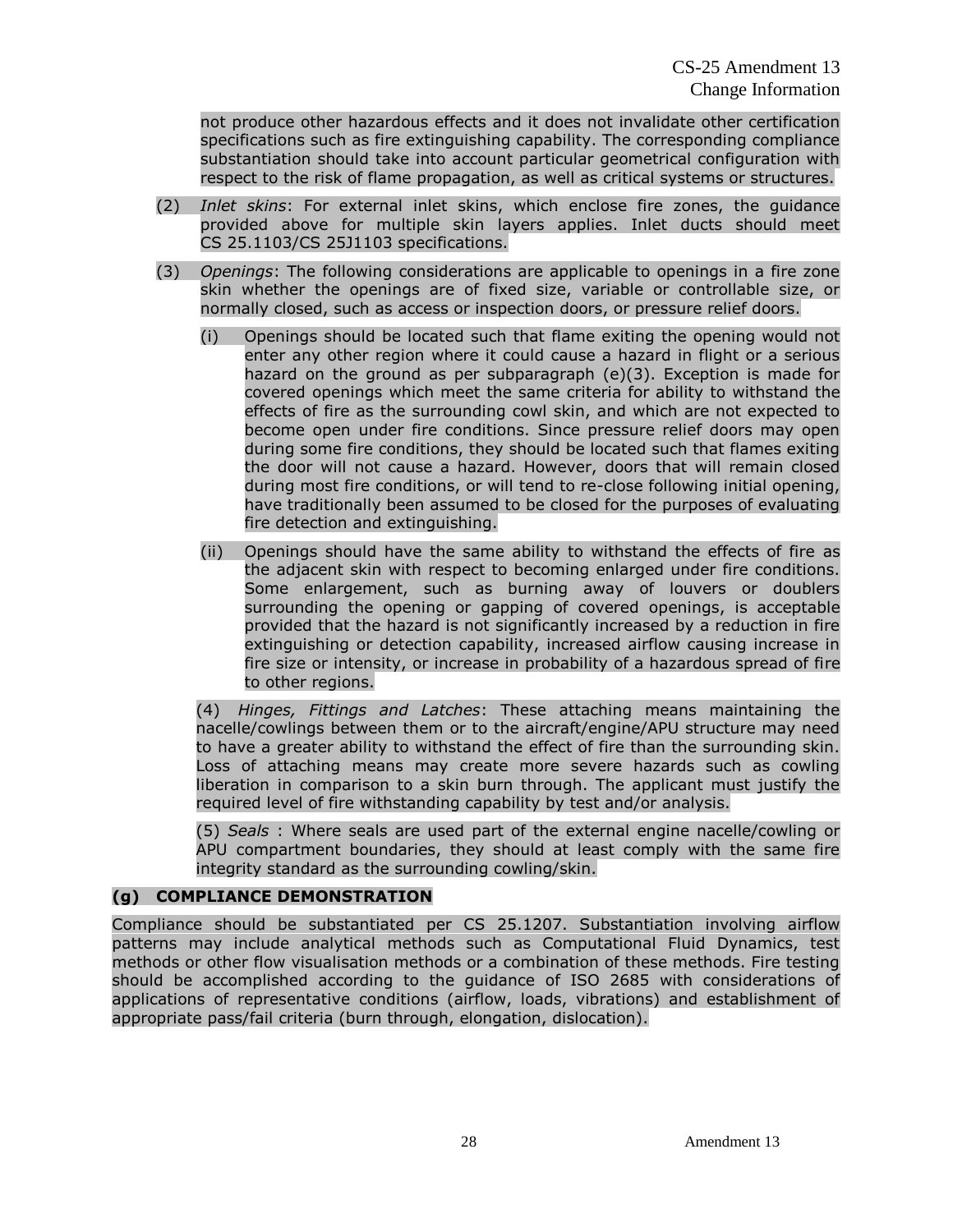#### **AMC — SUBPART F**

Create a new AMC  $25.1447(c)(3)$  as follows:

#### **AMC 25.1447(c)(3) Equipment standards for oxygen dispensing units**

If oxygen outlets are not provided in a dedicated area, called here 'remote area', the applicant should demonstrate that oxygen dispensing outlets are within 'five feet/five seconds' reach of the remote area(s) and should show that no visual obstruction exists between the potential oxygen users and the outlets, such as curtains or partitions, unless another method of indication (e.g. a light) is provided in the remote area.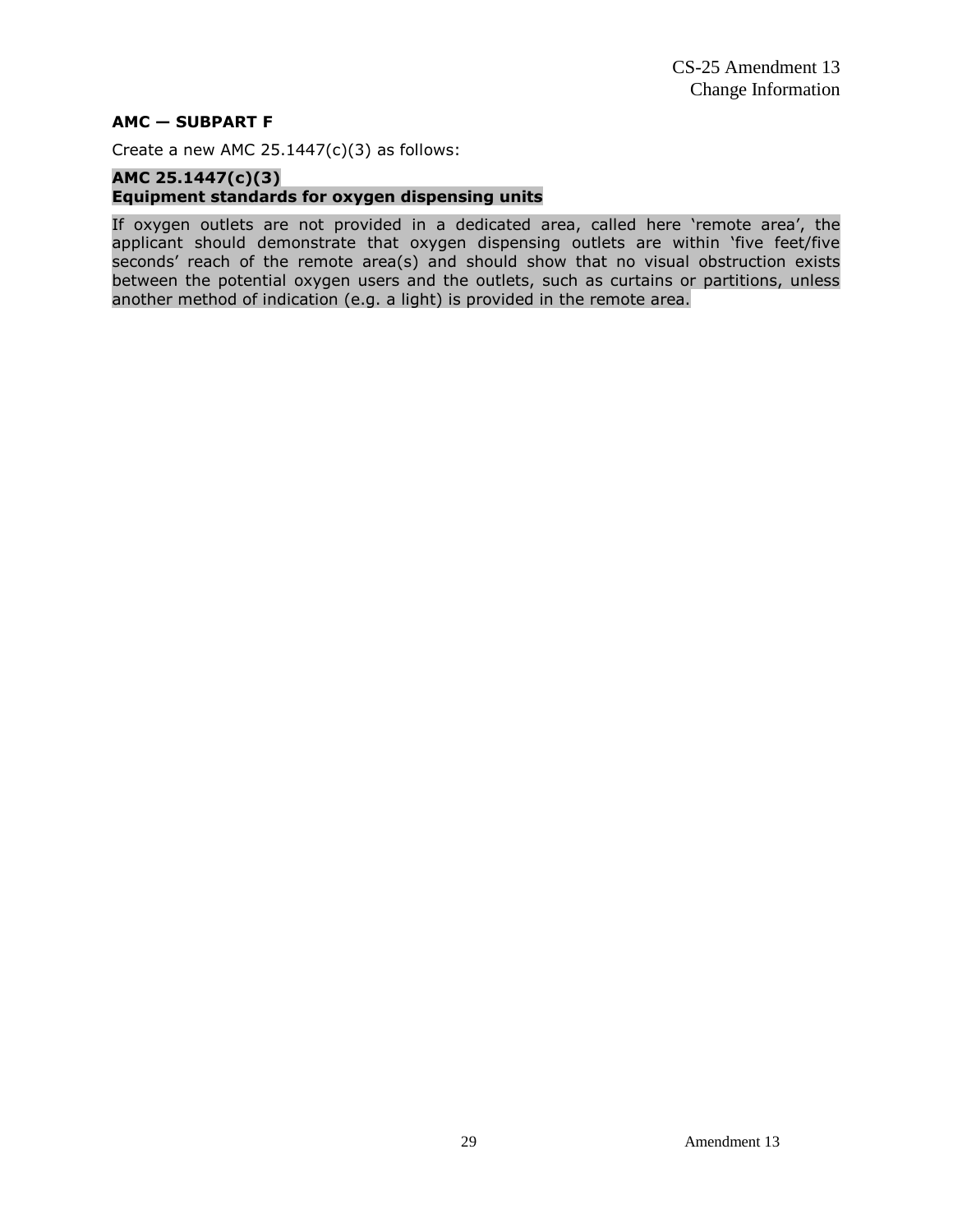#### **AMC — SUBPART G**

Create a new AMC 25.1593 as follows:

#### **AMC 25.1593 Exposure to volcanic cloud hazards**

The aim of CS 25.1593 is to support operators by identifying and assessing airworthiness hazards associated with operations in contaminated airspace. Providing such data to operators will enable those hazards to be properly managed as part of an established management system.

Acceptable means of establishing the susceptibility of aeroplane features to the effects of volcanic clouds should include a combination of experience, studies, analysis, and/or testing of parts or sub-assemblies.

Information necessary for safe operation should be contained in the unapproved part of the flight manual, or other appropriate manual, and should be readily usable by operators in preparing a safety risk assessment as part of their overall management system.

A volcanic cloud comprises volcanic ash together with gases and other chemicals. Although the primary hazard is volcanic ash, other elements of the volcanic cloud may also be undesirable to operate through, and their effect on airworthiness should be assessed.

In determining the susceptibility of aeroplane features to the effects of volcanic clouds and the necessary information to operators, the following points should be considered:

- (1) Identify the features of the aeroplane that are susceptible to airworthiness effects from volcanic clouds. These may include, but are not limited to, the following:
- a. The malfunction or failure of one or more engines, leading not only to reduction or complete loss of thrust but also to failures of electrical, pneumatic, and hydraulic systems;
- b. Blockage of pitot and static sensors, resulting in unreliable airspeed indications and erroneous warnings;
- c. Windscreen abrasion, resulting in windscreens being rendered partially or completely opaque;
- d. Fuel contamination;
- e. Volcanic ash and/or toxic chemical contamination of cabin air-conditioning packs, possibly leading to loss of cabin pressurisation or noxious fumes in the cockpit and/or cabin;
- f. Erosion, blockage, or malfunction of external and internal aeroplane components;
- g. Volcanic cloud static discharge, leading to prolonged loss of communications; and
- h. Reduced cooling efficiency of electronic components, leading to a wide range of aeroplane system failures.
- (2) The nature and severity of effects.
- (3) Details of any device or system installed on the aeroplane that can detect the presence of volcanic cloud hazards (e.g. volcanic ash (particulate) sensors or volcanic gas sensors).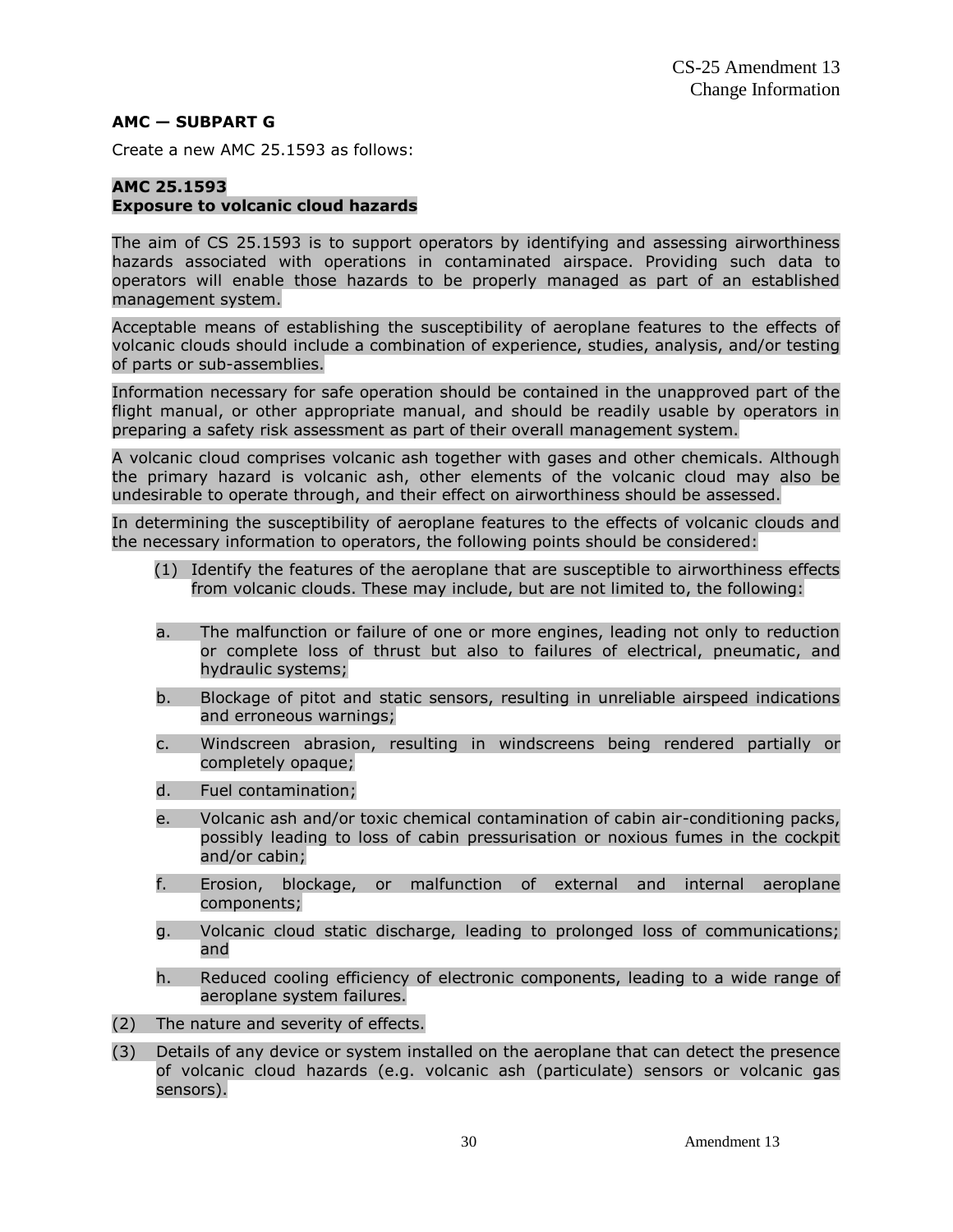- (4) The effect of volcanic ash on operations to/from contaminated aerodromes. In particular, deposits of volcanic ash on a runway can lead to degraded braking performance, most significantly if the ash is wet.
- (5) The related pre-flight, in-flight and post-flight precautions to be observed by the operator including any necessary amendments to Aircraft Operating Manuals, Aircraft Maintenance Manuals, Master Minimum Equipment List/Dispatch Deviation, or equivalents required to support the operator. Pre-flight precautions should include clearly defined procedures for the removal of any volcanic ash found on parked aeroplanes.
- (6) The recommended continuing airworthiness inspections associated with operations in volcanic cloud contaminated airspace and to/from volcanic ash-contaminated aerodromes; this may take the form of Instructions for Continued Airworthiness or other advice.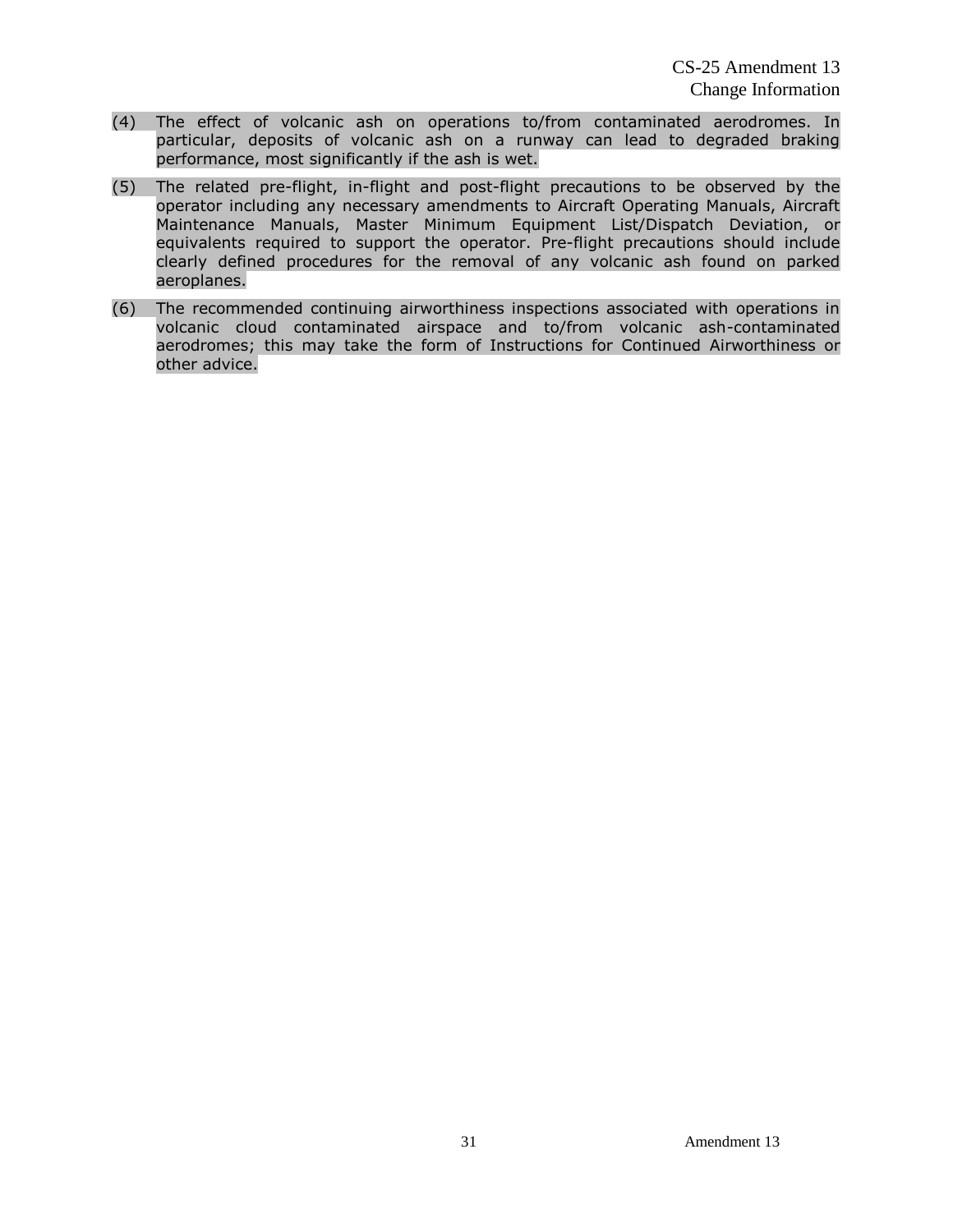#### **AMC — APPENDICES**

Create a new AMC to Appendix Q as follows:

#### **AMC to Appendix Q**

#### **(SAL) 25.5 Safe operational and flight characteristics**

(a) For the approach demonstrations required by (SAL) 25.5(a), due account should be taken of:

(1) The systems' aspects of the power/thrust levers being at idle (e.g. arming of ground lift dump);

(2) The most adverse flight idle power/thrust (e.g. effects of engine bleeds or FADEC idle power/thrust control); and

(3) The effects on controllability from the use of auxiliary drag devices such as flight spoilers (e.g. increased stall warning and stall speeds, loss of manoeuvrability).

- (b) For the flare, touchdown and landing demonstrations required by (SAL) 25.5(a), there should not be any occurrence of:
	- (1) Stall warning;
	- (2) Tail strike; or

(3) Any other characteristic that would interfere with the completion of the landing (e.g. automatic thrust increase).

(c) For the go-around demonstrations required by (SAL) 25.5(e) and (i), due account should be taken of time delays associated with automatic or manual retraction of auxiliary drag devices.